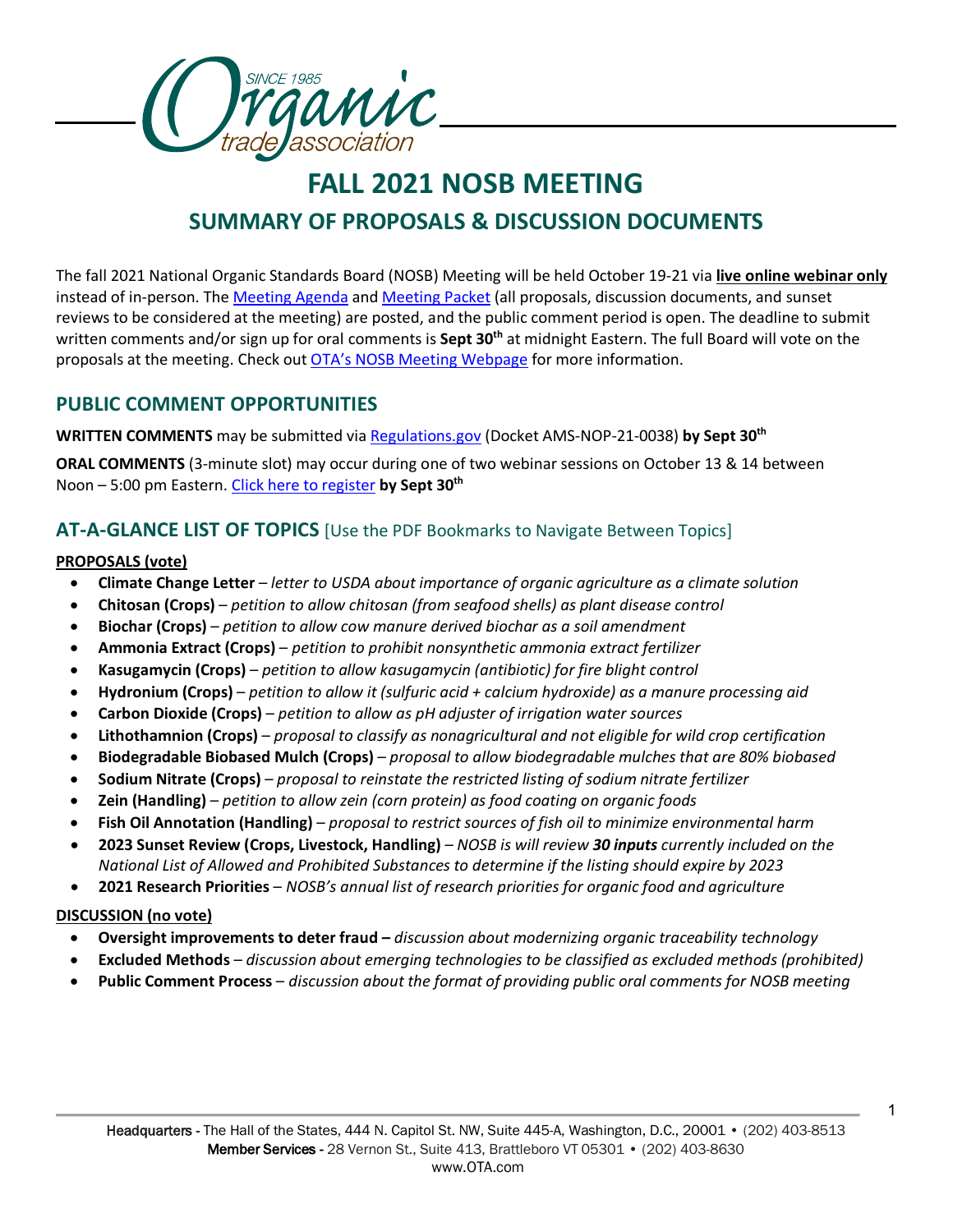

## **AT-A-GLANCE LIST OF SUBCOMMITTEE VOTES**

| <b>PROPOSAL</b>                                          | <b>SUBCOMMITTEE VOTE</b>                                                                                                                                                                                                                                                                                                                                   |
|----------------------------------------------------------|------------------------------------------------------------------------------------------------------------------------------------------------------------------------------------------------------------------------------------------------------------------------------------------------------------------------------------------------------------|
| <b>Climate Change</b><br>Letter                          | Motion to adopt the proposal: 7 Yes, 0 No.                                                                                                                                                                                                                                                                                                                 |
| Chitosan (CROPS)                                         | To classify as synthetic: 8 Yes, 0 No.                                                                                                                                                                                                                                                                                                                     |
|                                                          | To allow at §205.601(j) for disease control: 4 Yes, 4 No.                                                                                                                                                                                                                                                                                                  |
| <b>Biochar (CROPS)</b>                                   | To classify as nonsynthetic: 8 Yes, 0 No.                                                                                                                                                                                                                                                                                                                  |
|                                                          | To add exemption "unless derived as part of the production of biochar from pyrolysis of cow<br>manure" to the prohibition of manure ash at §205.602: 5 Yes, 3 No.                                                                                                                                                                                          |
| <b>Ammonia Extract</b><br>(CROPS)                        | To classify as nonsynthetic: 8 Yes, 0 No.                                                                                                                                                                                                                                                                                                                  |
|                                                          | To prohibit at §205.602: "Stripped Ammonia – created by separating, isolating and/or capturing<br>ammonia or ammonium from an agricultural feedstock or other natural source using methods such<br>as, but not limited to, steam stripping, pressurized air, heat, condensation, and/or distillation." 8 Yes,<br>0 No.                                     |
|                                                          | To prohibit at §205.602: "Concentrated Ammonia - contains greater than 3% ammoniacal nitrogen<br>and the total nitrogen content is predominately (i.e., >50%) in the ammonia or ammonium form." 7<br>Yes, 1 No.                                                                                                                                            |
|                                                          | To add at §205.203(f): "Nitrogen products with a C:N ratio of 3:1 or less, including those that are<br>components of a blended fertilizer formulation, are limited to a cumulative total use of 20% of crop<br>needs." 7 Yes, 1 No.                                                                                                                        |
| Kasugamycin                                              | To classify as synthetic: 8 Yes, 0 No.                                                                                                                                                                                                                                                                                                                     |
| (CROPS)                                                  | To allow at $\S205.601(j)$ for disease control: 0 Yes, 8 No.                                                                                                                                                                                                                                                                                               |
| Hydronium                                                | To classify as synthetic: 8 Yes, 0 No.                                                                                                                                                                                                                                                                                                                     |
| (CROPS)                                                  | To allow at $\S205.601(j)$ as processing aid: 0 Yes, 8 No.                                                                                                                                                                                                                                                                                                 |
| <b>Carbon Dioxide</b>                                    | To classify as synthetic: 7 Yes, 0 No, 1 Absent.                                                                                                                                                                                                                                                                                                           |
| (CROPS)                                                  | To allow at §205.601: 7 Yes, 0 No, 1 Absent.                                                                                                                                                                                                                                                                                                               |
| Lithothamnion<br>(CROPS)                                 | To classify as a nonagricultural: 8 Yes, 0 No.                                                                                                                                                                                                                                                                                                             |
|                                                          | Lithothamnion does not meet wild crop criteria and is not eligible to be certified to the wild crop<br>standard: 8 Yes, 0 No.                                                                                                                                                                                                                              |
| <b>Biodegradable</b><br><b>Biobased Mulch</b><br>(CROPS) | To add "at least 80%" biobased content to the definition of biodegradable biobased mulch film at<br>§205.2: 7 Yes, 1 No.                                                                                                                                                                                                                                   |
| <b>Sodium Nitrate</b><br>(CROPS)                         | To reinstate the listing of sodium nitrate at $\S 205.602(g)$ as prohibited unless use is restricted to no<br>more than 20 percent of the crop's total nitrogen requirement: 8 Yes, 0 No.                                                                                                                                                                  |
| Zein (HANDLING)                                          | To classify as nonsynthetic: 7 Yes, 0 No.                                                                                                                                                                                                                                                                                                                  |
|                                                          | To allow at §205.605(a) only for use in nutraceuticals or pharmaceuticals as a micro encapsulation<br>acting as a moisture barrier and taste masker: 4 Yes, 3 No.                                                                                                                                                                                          |
| <b>Fish Oil</b><br>(HANDLING)                            | Motion to adopt the proposed restriction: "Sourced from fishing industry by-product only and certified<br>as sustainable against a third-party certification that is International Social and Environmental<br>Accreditation and Labeling (ISEAL) Code Compliant or Global Seafood Sustainability Initiative<br>(GSSI) recognized." 6 Yes, 0 No, 1 Absent. |
| <b>Research Priorities</b>                               | Motion to adopt the proposal: 6 Yes, 0 No.                                                                                                                                                                                                                                                                                                                 |

2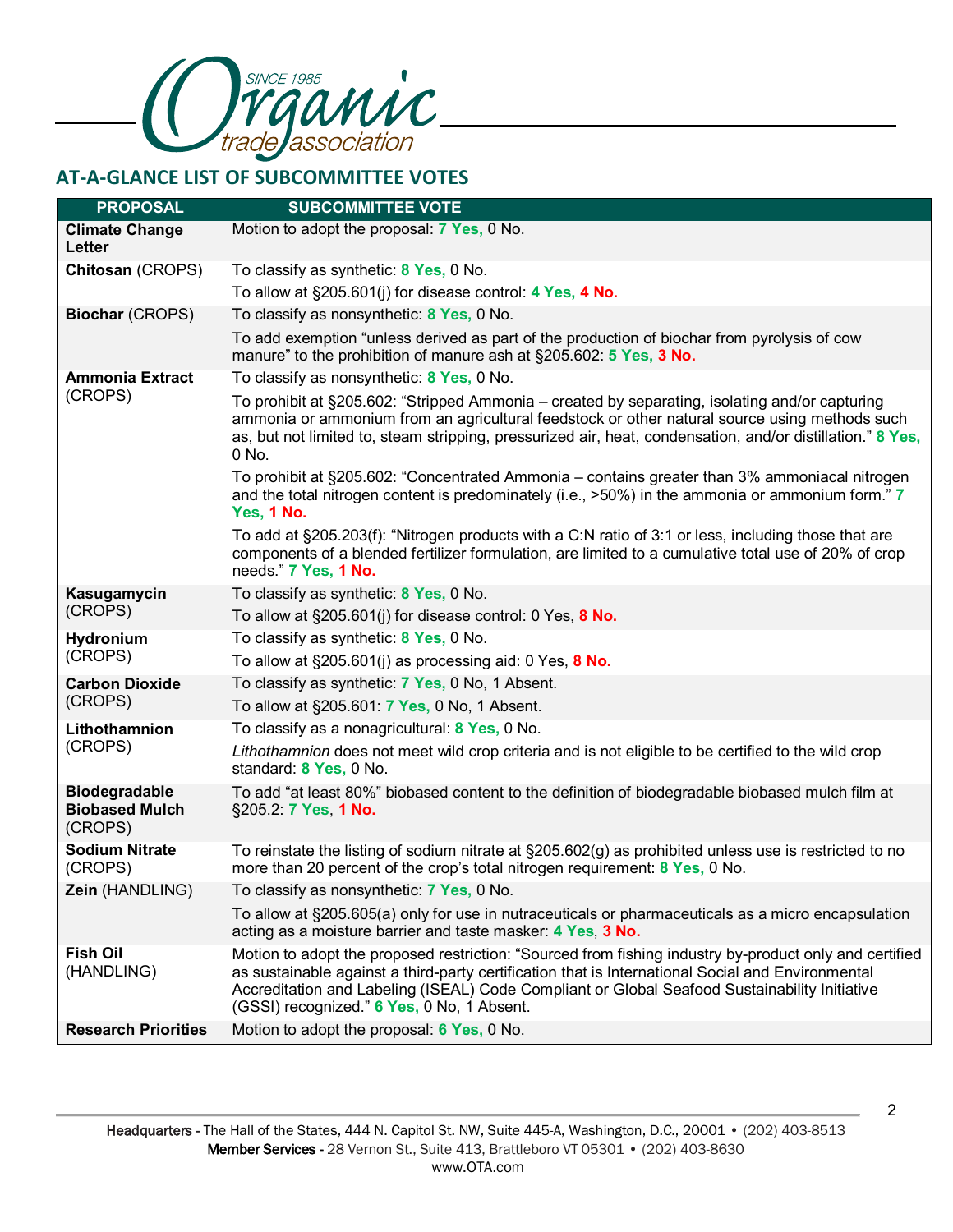

## **AT-A-GLANCE LIST OF SUBCOMMITTEE VOTES, CONT.**

| <b>SUNSET REVIEW</b>                                                                        | <b>SUBCOMMITTEE VOTE</b>           |
|---------------------------------------------------------------------------------------------|------------------------------------|
| <b>Copper sulfate</b> (CROPS) – algicide and tadpole shrimp control in aquatic rice systems | 6 to relist, 2 to remove           |
| <b>Oxone gas</b> (CROPS) – irrigation system cleaner                                        | 6 to relist, 0 to remove, 2 absent |
| <b>Peracetic acid</b> (CROPS) – disinfectant, disease control                               | 8 to relist, 0 to remove           |
| <b>EPA List 3 Inerts</b> (CROPS) – passive pheromone dispensers                             | 7 to relist, 1 to remove           |
| <b>Chlorine materials (CROPS)</b> – sanitizer, disinfectant                                 | 8 to relist, 0 to remove           |
| <b>Magnesium oxide</b> (CROPS) – viscosity control in humates                               | 8 to relist, 0 to remove           |
| <b>Calcium chloride</b> (CROPS) – foliar spray for physiological disorders                  | 8 to relist, 0 to remove           |
| Rotenone (CROPS) - prohibited                                                               | 8 to relist, 0 to remove           |
| Agar-Agar (HANDLING) – gelling agent, emulsifier, thickener                                 | 7 to relist, 0 to remove           |
| Animal enzymes (HANDLING) – catalysis for biological processes, e.g. cheesemaking           | 7 to relist, 0 to remove           |
| Calcium sulfate (HANDLING) - tofu coagulant                                                 | 6 to relist, 0 to remove, 1 absent |
| <b>Carrageenan</b> (HANDLING) – gelling agent, emulsifier, thickener                        | 1 to relist, 5 to remove, 1 absent |
| Glucono delta-lactone (HANDLING) - tofu coagulant                                           | 5 to relist, 0 to remove, 2 absent |
| <b>Tartaric acid (HANDLING) - acidulant</b>                                                 | 5 to relist, 0 to remove, 2 absent |
| Cellulose (HANDLING) - regenerative casings, anti-caking agent, filtering aid               | 6 to relist, 0 to remove, 1 absent |
| <b>Chlorine materials (HANDLING) - sanitizer, disinfectant</b>                              | 6 to relist, 0 to remove, 1 absent |
| Potassium hydroxide (HANDLING) - pH adjuster                                                | 5 to relist, 0 to remove, 2 absent |
| Silicon dioxide (HANDLING) - defoamer                                                       | 6 to relist, 0 to remove, 1 absent |
| Potassium lactate (HANDLING) - antimicrobial agent, pH regulator                            | 7 to relist, 0 to remove           |
| Sodium lactate (HANDLING) - antimicrobial agent, pH regulator                               | 7 to relist, 0 to remove           |
| Activated charcoal (LIVESTOCK) - adsorbent                                                  | 3 to relist, 0 to remove, 2 absent |
| Calcium borogluconate (LIVESTOCK) - milk fever treatment                                    | 3 to relist, 0 to remove, 2 absent |
| Calcium propionate (LIVESTOCK) - milk fever treatment                                       | 4 to relist, 0 to remove, 1 absent |
| Chlorine materials (LIVESTOCK) - sanitizer, disinfectant                                    | 4 to relist, 0 to remove, 1 absent |
| Kaolin pectin (LIVESTOCK) – adsorbent, antidiarrheal, and gut protectant                    | 4 to relist, 0 to remove, 1 absent |
| Mineral oil (LIVESTOCK) - intestinal compaction treatment                                   | 3 to relist, 0 to remove, 2 absent |
| <b>Nutritive supplements</b> (LIVESTOCK) – injectable vitamins and minerals                 | 4 to relist, 0 to remove, 1 absent |
| Propylene glycol (LIVESTOCK) - ketosis treatment                                            | 4 to relist, 0 to remove, 1 absent |
| Acidified sodium chloride (LIVESTOCK) - teat dip                                            | 3 to relist, 0 to remove, 2 absent |
| Zinc sulfate (LIVESTOCK) - hoof treatment                                                   | 3 to relist, 0 to remove, 2 absent |

3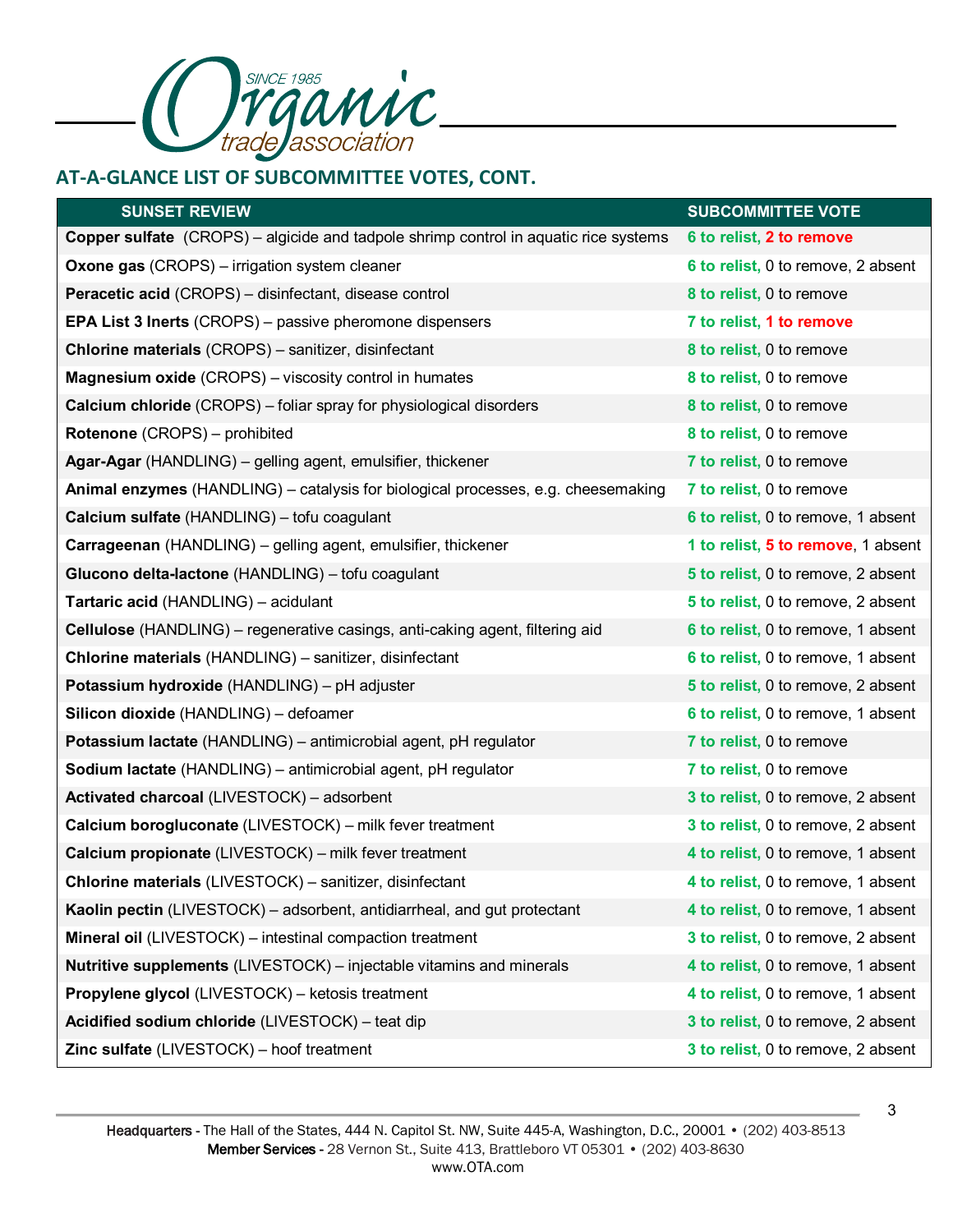

# **COMPLIANCE, ACCREDITATION, & CERTIFICATION SUBCOMMITTEE**

## **Letter to Secretary re: Climate Change initiatives (PROPOSAL)**

- **BACKGROUND:** The Compliance, Accreditation & Certification Subcommittee drafted a letter to USDA Secretary Vilsack communicating the importance of organic agriculture as a tool for mitigating climate change. The Subcommittee's letter is a direct responses to [USDA's-90 Day Progress Report on Climate-Smart Ag](https://www.usda.gov/media/press-releases/2021/05/20/usda-releases-90-day-progress-report-climate-smart-agriculture-and) which failed to mention the potential contributions to climate change mitigation that certified organic production systems may offer. An earlier draft of this letter was made available for public comment in July 2021.
- **PROPOSAL:** The Subcommittee's letter stresses the importance of explicitly including organic production systems in the USDA's climate-smart strategy. The letter cites research to demonstrate that organic farming systems have significant potential to contribute to climate change, and lists other policy items related to supporting transition to organic, such as: market development for organic and transition-to-organic products, expanding technical assistance, updating RMA crop insurance policies, increase research and data collection, providing transition payments to farmers in transition, and allowing transitioning farmers to be eligible for USDA organic programs like RCCP and EQIP. The letter urges USDA to portray organic farmers and ranchers as models of agriculture that is both economically viable and climate friendly in its farming practices. The letter is signed by all 14 current NOSB members.

Read the full proposal in the [NOSB Meeting Packet](https://www.ams.usda.gov/sites/default/files/media/NOSBProposals%26DDsOctober2021acc.pdf) (p. 1-5)

• **SUBCOMMITTEE VOTE:** Motion to adopt the proposal: **7 Yes,** 0 No.

## **Oversight improvements to deter fraud: Modernization of organic traceability infrastructure (DISCUSSION)**

- **BACKGROUND:** As NOP is working on the Strengthening Organic Enforcement (SOE) rulemaking, as well as Human Capital Capacity Building projects, the NOSB Compliance, Accreditation & Certification Subcommittee is exploring technology tools that can modernize organic verification and traceability systems to best match the size and scale of today's industry, standards, technology, and future needs. The SOE rule points to technology and electronic tracking (e.g. import certificates) as playing an essential role in supply chain traceability and enforcement strategies. SOE also requires certifiers to create fraud prevention procedures to identify high-risk operations, conduct risk-based unannounced inspections, supply chain trace-back and mass-balance audits, and share information with other certifying agents to verify supply chains and conduct investigations.
- **DISCUSSION DOCUMENT:** The Subcommittee is exploring an "organic link system" (OLS), an electronic centralized database that captures business-to-business transactions, providing continuity in verification and traceability across the supply chain. The OLS could provide a bi-directional transparency across different product transactions and could prevent sales duplication of a specific parcel or co-mingling organic and non-organic products.

Specific data to be captured in the OLS would include the date, NOP certificate number, year product was grown, the quantity of organic goods exchanged, etc. The data would be recorded by certified organic businesses involved in the transactions within the organic supply chain. The information would be accessible to certifiers and inspectors through a variety of different permission levels.

The Subcommittee's discussion document explores several barriers that exist for this type of technology and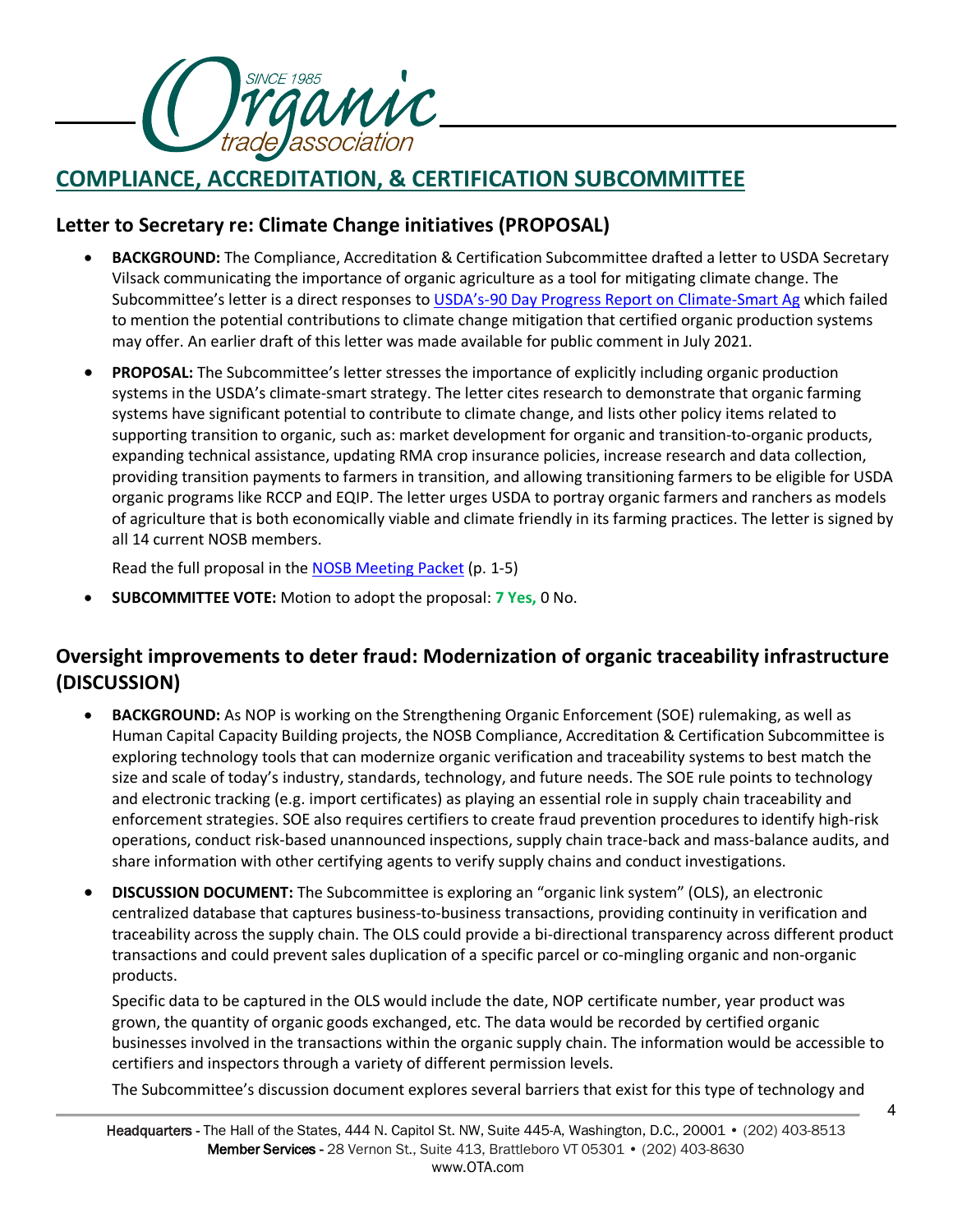

suggests possible solutions. Barriers include: inadequate access to technology and connectivity; expense of implementing an electronic system; and human capital.

The Subcommittee seeks stakeholder comments in response to the following questions:

- **1. How can technology efficiently and effectively be deployed to enhance supply chain traceability?**
- **2. What form does an organic link system (OLS) must take to be non-burdensome for organic stakeholders, including certifiers, inspectors, handlers, operations, importers, etc.?**
- **3. What challenges exist with the implementation of an organic link system (OLS)?**
- **4. Is there value in AMS, certifiers, and inspectors getting more granular with transaction-level detail to gain transparency throughout the complex supply chain?**
- **5. What other methods exist for enhancing transparency?**
- **6. Are there additional areas that need to be considered for improvement to prevent fraud or react to fraud?**
- **7. Should the industry require the registration of land 36 months before certification?**

Read the full discussion document in the **NOSB Meeting Packet** (p. 7-12)

• **SUBCOMMITTEE VOTE:** Motion to adopt the discussion document: **7 Yes,** 0 No.

## **CROPS SUBCOMMITTEE**

## **Chitosan, plant disease control (PROPOSAL)**

- **BACKGROUND:** A [petition](https://www.ams.usda.gov/sites/default/files/media/ChitosanPetition_601disease_101819.pdf) has been submitted to allow chitosan as an active ingredient in plant disease control inputs for use in organic crop production. Chitosan has a similar structure to cellulose and is derived from chitin which forms structures that strengthen cell walls, insect skeletons, crustacean shells, and internal mollusk body parts. Most commercial chitosan is manufactured through chemical treatment of shrimp, prawn, and crab waste. Chitosan acts as a bio-fungicide, bio-bactericide, and bio-virucide, which spurs plant defense system against pathogens. EPA-registered labels (ARMOUR-ZEN®) indicate chitosan active ingredients target early and late blight, downy and powdery mildew and grey mould. The petitioner stated that chitosan is an alternative to sulfur-based pesticides, which can be phytotoxic to plants. A [technical report](https://www.ams.usda.gov/sites/default/files/media/2020ChitosanTechnicalReport.pdf) was published in 2020.
- **PROPOSAL:** The Crops Subcommittee is split down the middle (4-4) on whether to accept the petition. Technical information demonstrates that chitosan use at low levels readily degrades and does not pose adverse impacts to the environment or humans. Although relatively benign and a tool for recycling waste streams, the Subcommittee questions whether there is a need for an additional synthetic plant disease control product on the National List. There are also consideration of the energy-intensive and toxic chemicals (chlorine and sodium hydroxide) used in the manufacturing of chitosan. The Subcommittee also identifies other inputs that are already allowed for disease control and other cultural management practices that can reduce the need for disease control substances.

Read the full proposal in the [NOSB Meeting Packet](https://www.ams.usda.gov/sites/default/files/media/NOSBProposals%26DDsOctober2021acc.pdf) (p. 13-16)

5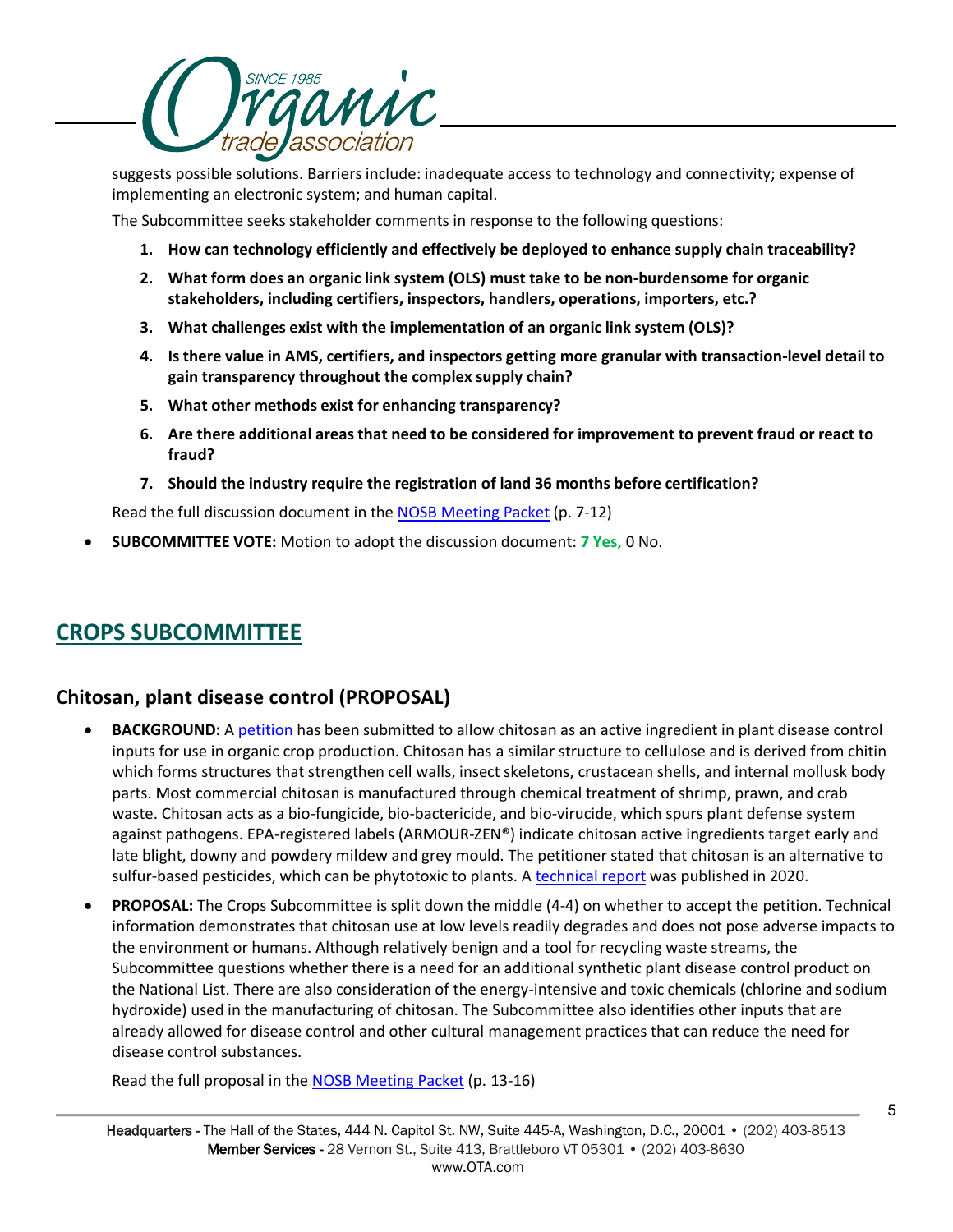

• **SUBCOMMITTEE VOTE:**

To classify chitosan as synthetic: **8 Yes,** 0 No.

To add chitosan to the National List at §205.601(j)(4) for plant disease control: **4 Yes, 4 No.**

## **Biochar, Cow Manure Derived (PROPOSAL)**

**BACKGROUND:** A [petition](https://www.ams.usda.gov/sites/default/files/media/Petition_BiocharfromCowManure_12062019.pdfhttps:/www.ams.usda.gov/sites/default/files/media/Petition_BiocharfromCowManure_12062019.pdf) has been submitted to NOP for an amendment to the current prohibition on manure to allow that would exempt (allow) biochar derived from pyrolysis of cow manure. The petitioner intends for manure-derived biochar to be allowed in organic crop production for its potential crop benefits as a soil amendment and for the unique role it can play in sequestering carbon and reducing climate-polluting substances such as  $N_2O$  emissions. A new [technical report](https://www.ams.usda.gov/sites/default/files/media/NOPBiocharTechnicalReport.pdf) was commissioned in response to the petition.

"Ash from manure burning" is currently listed at §205.602(a) as a non-synthetic substances prohibited for use in organic crop production. The listing has been renewed at every previous sunset review based on its incompatibility with organic production because burning these materials is not an appropriate method to recycle organic wastes.

• **PROPOSAL:** The proposal is to add the following annotation (bold text is new) to the existing listing of ash from manure burning at §205.602(a) as a non-synthetic substances prohibited for use in organic crop production:

§205.602(a) Ash from manure burning **– unless derived as part of the production of biochar from pyrolysis of cow manure**

Most of the Crops Subcommittee members (5 of 8) voted in favor of the petitioned allowance of cow manure derived biochar. The remaining 3 members opposed the petition. Recycling of manure-based feedstocks into biochar soil amendments can have net positive carbon benefit, but more data is needed to understand the fuel sources used to produce cow manure derived biochar. The petitioned substance can improve soil quality such as cation exchange capacity, however there is a lack of data to compare cow manure derived biochar to other alternatives inputs and soil building practices like cover cropping and manure or compost applications.

The Subcommittee agrees that biochar derived from pyrolysis of cow manure is nonsynthetic. The question of whether pyrolyzed manure is the same as "ash" produced from burning manure is more complex. For the petitioned material, what is being consider as "ash" is actually part of the substance and is contained by the substance and is not a byproduct of the substance.

Read the full proposal in the **NOSB Meeting Packet** (p. 17-21)

## • **SUBCOMMITTEE VOTE:**

To classify cow manure derived biochar as nonsynthetic: **8 Yes,** 0 No.

To add "unless derived as part of the production of biochar from pyrolysis of cow manure" to the listing of ash from manure burning at§205.602(a): **5 Yes, 3 No.**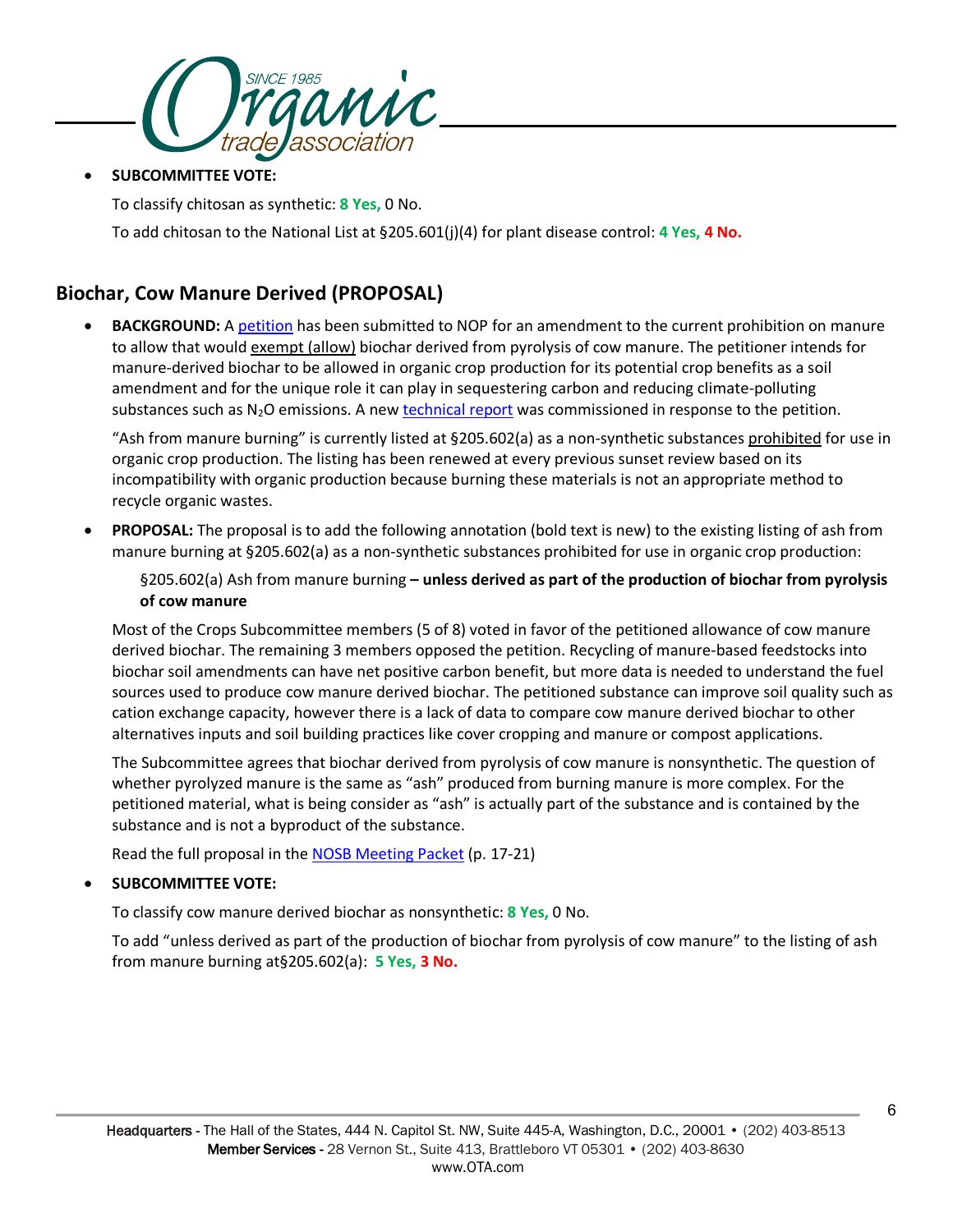

## **Ammonia Extract (PROPOSAL)**

• **BACKGROUND:** Ammonia extract has bee[n petitioned](https://www.ams.usda.gov/sites/default/files/media/Petition_Ammonia_Extract_05222020.pdf) for inclusion on the National List as a prohibited nonsynthetic input in organic crop production. Synthetic ammonia fertilizers are already prohibited, so this petition challenges the allowance of ammonia that is isolated, captured, extracted, and/or concentrated from natural sources such as manure through physical, mechanical, and/or biological processes that are ultimately classified as nonsynthetic. The petitioner identifies concerns that these types of ammonia fertilizers do not align with organic production principles, pose risks to the integrity of organic products, and increase the risk of fertilizer fraud. The petition also raises concerns about uncertainty and inconsistent determinations of material review organizations regarding the classification of ammonia extract technologies as nonsynthetic or synthetic.

The Subcommittee presented its first [discussion document](https://www.ams.usda.gov/sites/default/files/media/CSAmmoniaExtract.pdf) in fall 2020 to solicit stakeholder input on a series of questions about the ability to distinguish synthetic ammonia sources from non-synthetic sources through testing, the impacts on soil health, and other questions about the classification and other issues related to ammonia extract. The Subcommittee presented a second [discussion document](https://www.ams.usda.gov/sites/default/files/media/CSAmmoniaExtract_0.pdf) in spring 2021 that builds on comments received from the last meeting and solicited additional stakeholder feedback on the topics of soil health and the potential for fraud. A third-party [Technical Report](https://www.ams.usda.gov/sites/default/files/media/AmmoniaExtractTR2021.pdf) was published in February 2021.

Based on the Technical Report and public comments, there are two common methods of manufacturing nonsynthetic ammonia extracts: "stripping" or "concentration." The output of the stripping method produces a near pure ammonia that would be similar to that produced by the Haber-Bosch process whereas the product of ammonia concentration retains more of the original compounds of the feedstock.

• **PROPOSAL:** The Crops Subcommittee presents a proposal that seeks to prohibit ammonia extracts. Given the conflicting information on soil health impacts and the long-time concern for the use of highly soluble plant nutrients, an abundance of caution warrants a prohibition of these extracts.

The effectiveness of a prohibition or limitation is dependent on an exact definition of ammonia extracts. The proposal defines the two common manufacturing methods for ammonia extracts and proposes to list them individually on the National List at §205.602, non-synthetic substances prohibited for use in organic crop production, under a new sub-section for prohibited ammonia fertilizers. If both definitions are passed, the NOP could combine them into a single listing during rulemaking.

- **"Stripped Ammonia – created by separating, isolating and/or capturing ammonia or ammonium from an agricultural feedstock or other natural source using methods such as, but not limited to, steam stripping, pressurized air, heat, condensation, and/or distillation."** Stripped ammonia is intended to encompass a wide variation of novel thermo-mechanical derivations of steam stripping technology that result in ammonia-containing condensate, aqua ammonia, ammonium-compound solutions, or any products thereof, such as further isolation of ammonium compounds into a solid by precipitation or solvent evaporation, and/or treatment with nitrifying bacteria.
- **"Concentrated Ammonia – contains greater than 3% ammoniacal nitrogen and the total nitrogen content is predominately (i.e., >50%) in the ammonia or ammonium form."** Concentrated ammonia is intended to focus on products with substantial levels of Ammonical N and avoids products with minimal N. The limit on % ammoniacal nitrogen (greater than 3%) aligns with the OMRI category description for "Fertilizers with High Ammoniacal Nitrogen."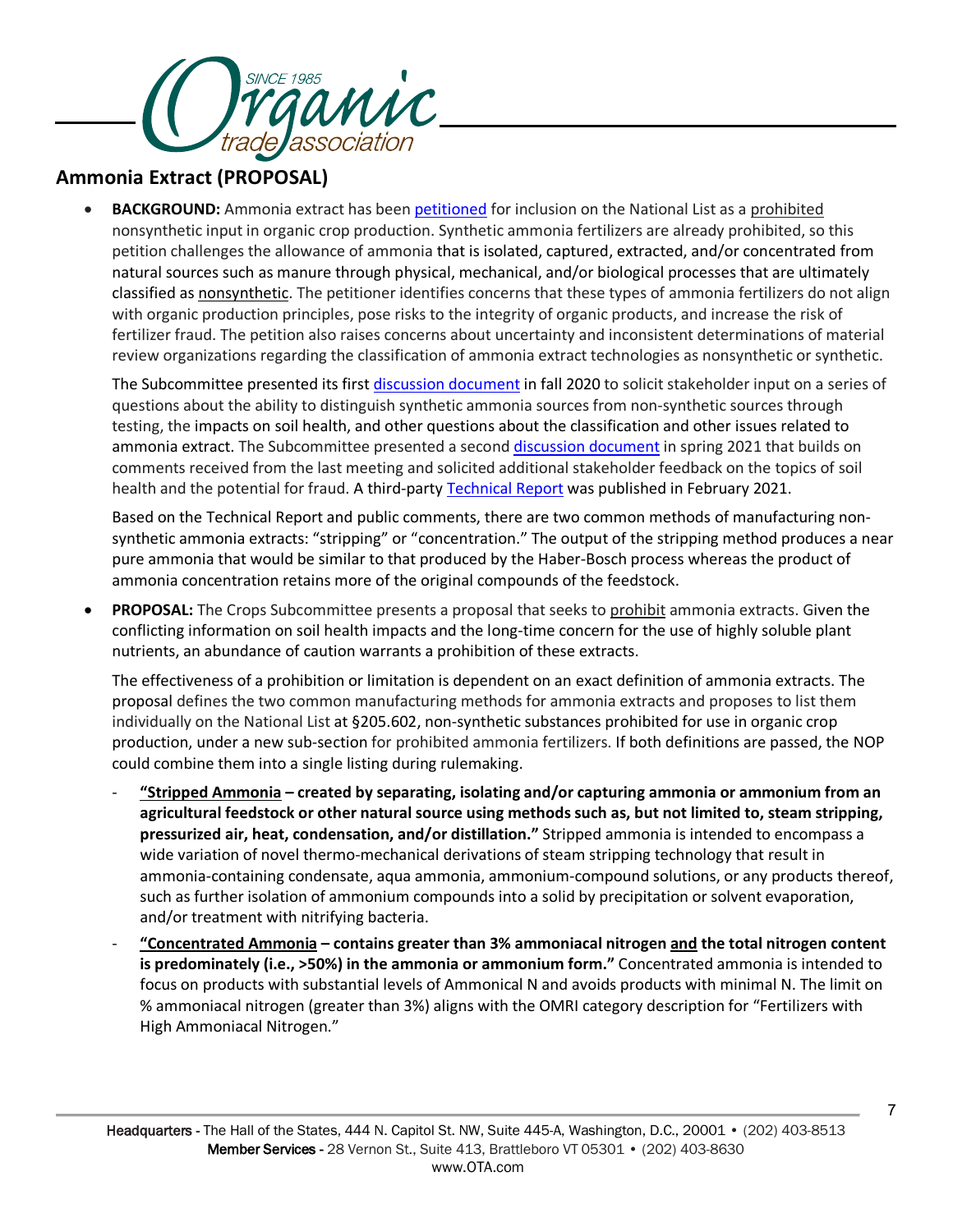

Additionally, the Subcommittee proposes another amendment to the NOP regulations at §205.203, soil fertility and crop nutrient management practice standard, that takes a broader approach to limiting any other ammonia extracts that might fall outside of the aforementioned definitions as well as for all highly soluble sources of Nitrogen.

- **"Nitrogen products with a C:N ratio of 3:1 or less, including those that are components of a blended fertilizer formulation, are limited to a cumulative total use of 20% of crop needs."** This approach will resolve the concerns about the practice of "stacking" restricted application rates of multiple highly soluble N fertilizers that could allow for higher applications than any individual substance. This approach also alleviates the burden of certifiers to identify whether the total use of these highly soluble products violates the requirement to maintain or build soil organic matter.

The proposal includes a comprehensive analysis of the adverse impacts, alternatives, and compatibility of ammonia extracts in accordance with the Organic Foods Production Act criteria. Some of the highlights include:

- *Soil Health & Biodiversity:* Arguments can be made that these materials have a positive effect or a negative effect on soil health. There is a lack of consistent research to conclusively demonstrate positive soil health benefits from the applications of ammonia extracts. Ammonium extracts alone do not enhance the soil's biological properties, do not positively contribute to plant health over the long term, and do not encourage or enhance preventative techniques for crop management. Applications to soil can retard natural nitrogen fixation processes and reduce natural efficiency of the soil. Long-term applications of nitrogen fertilizer can result in a long-term loss of nitrogen while altering other soil components like decreasing soil pH and C:N ratio and beneficial enzymatic activity. Purified ammonia compounds require the removal of the carbon value of organic waste. There is conflicting information regarding biodiversity impacts and there is a very likely chance they decrease biodiversity.
- *Total Use of High N Fertilizers:* Inputs that are immediately plant bioavailable mimic conventional nitrogen sources. It is a slippery slope when using large amount of highly soluble fertilizer in a fertility program with little or no attention to other organic fertilizer inputs.
- *Fraud Potential:* The risk of adulteration (e.g. spiking with synthetic nitrogen) exists with many fertilizers. High Nitrogen Liquid Fertilizers (HNLF's) are subject to additional inspections and mass-balance calculations which serve as a risk mitigation measure. Overlap in isotopic ratios between synthetic and natural nitrogen makes it difficult to rely only on isotope testing for fraud detection.
- *Environmental Impacts:* Release of ammonia to the environment as gas during manufacture leads to ozone depletion and global warming. Nitrogen leaching from field applications into water ecosystems causes eutrophication. There are potential issues with the material that remains after the ammonia has been removed (e.g. phosphorous) from the original feedstock.
- *Alternatives:* Manure, crop residues, compost, sodium nitrate, and other substances derived from natural products such as fish meal, liquid fish residues, feather meal, bird or bat guano, alfalfa meal, bone meal, kelp, seaweed, and meat meal. Crop rotation and intercropping, especially with legumes, are practices that promote soil health and plant available nitrogen.
- *Renewable Resources:* Ammonia extracts are made from renewable materials (animal manures and crop wastes) and can increase the efficiency of using and transporting these materials.
- *International:* Inconsistencies with international standards (Canada and Europe) reduces export market potential.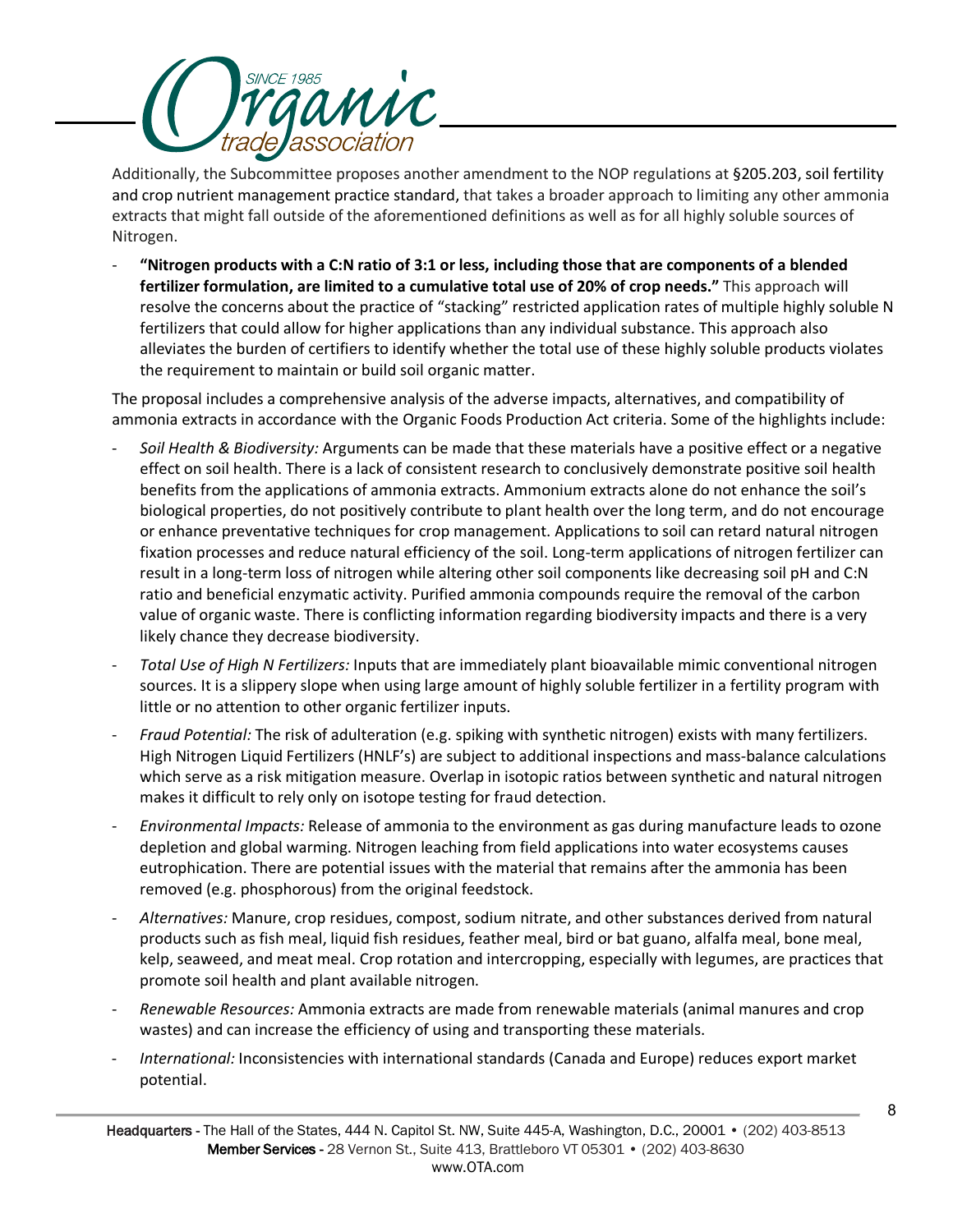

- *Compatibility with Organic Principles:* Given the conflicting information on soil health impacts and the longtime concern for the use of highly soluble plant nutrients, an abundance of caution warrants a prohibition of these extracts.

Read the full proposal in the [NOSB Meeting Packet](https://www.ams.usda.gov/sites/default/files/media/NOSBProposals%26DDsOctober2021acc.pdf) (p. 23-48)

## • **SUBCOMMITTEE VOTES:**

To classify as nonsynthetic: **8 Yes,** 0 No.

To prohibit at §205.602: "Stripped Ammonia – created by separating, isolating and/or capturing ammonia or ammonium from an agricultural feedstock or other natural source using methods such as, but not limited to, steam stripping, pressurized air, heat, condensation, and/or distillation." **8 Yes,** 0 No.

To prohibit at §205.602: "Concentrated Ammonia – contains greater than 3% ammoniacal nitrogen and the total nitrogen content is predominately (i.e., >50%) in the ammonia or ammonium form." **7 Yes, 1 No.**

To add at §205.203(f): "Nitrogen products with a C:N ratio of 3:1 or less, including those that are components of a blended fertilizer formulation, are limited to a cumulative total use of 20% of crop needs." **7 Yes, 1 No.**

## **Kasugamycin (PROPOSAL)**

• **BACKGROUND:** Kasugamycin is an aminoglycosidic antibiotic (bactericide) that has been [petitioned](https://www.ams.usda.gov/sites/default/files/media/Kasugamycin_Petition.pdf) for allowance to control fire blight in apples, pears, and other pome fruits. Kasugamycin is manufactured through bacterial fermentation and isolated as hydrochloride. Kasugamycin hydrochloride hydrate is the technical grade active ingredient in EPA-registered products Kasumin 2L and Kasumin 4L. These products were registered with a number of restrictions including: applications are prohibited where animals are grazing or in areas where crops have been fertilized with animal or human waste; users are also required to follow a resistance management plan; applications are limited to four per year with California limiting applications to two per year.

A third-party [Technical Report](https://www.ams.usda.gov/sites/default/files/media/Kasugamycin_TR.pdf) was commissioned to support the NOSB review of this petitioned material. The Report identifies some level of resistance which is why EPA-registered labels require a resistance management plan and limits on frequency of applications. A [discussion document](https://www.ams.usda.gov/sites/default/files/media/CSKasugamycin.pdf) was presented at the spring 2021 NOSB meeting to collect information from stakeholders about the necessity, efficacy, and availability of alternatives.

• **PROPOSAL:** The Crops Subcommittee proposes to reject the petition to allow kasugamycin for disease control. Given the history that antibiotics used in agriculture create microbial resistance, and that the NOSB has voted to remove other antibiotics in the same family, such as streptomycin, from the National List, the Crops Subcommittee finds that kasugamycin is not compatible with a system of sustainable agriculture under OPFA criteria. Adverse impacts on biodiversity are documented, specifically regarding negative changes in soil microflora that develop kasugamycin resistance. The alternative to kasugamycin is an integrated organic program that attacks fire blight at every point in its life cycle, including cultural controls and use of other permitted materials such as copper sprays, lime sulfur sprays, and/or biological control.

Read the full discussion document in the [NOSB Meeting Packet](https://www.ams.usda.gov/sites/default/files/media/NOSBProposals%26DDsOctober2021acc.pdf) (p. 49-53)

## • **SUBCOMMITTEE VOTE:**

To classify kasugamycin as synthetic: **8 Yes,** 0 No.

To add kasugamycin to the National List at §205.601(j)(4) for plant disease control: 0 Yes, **8 No.**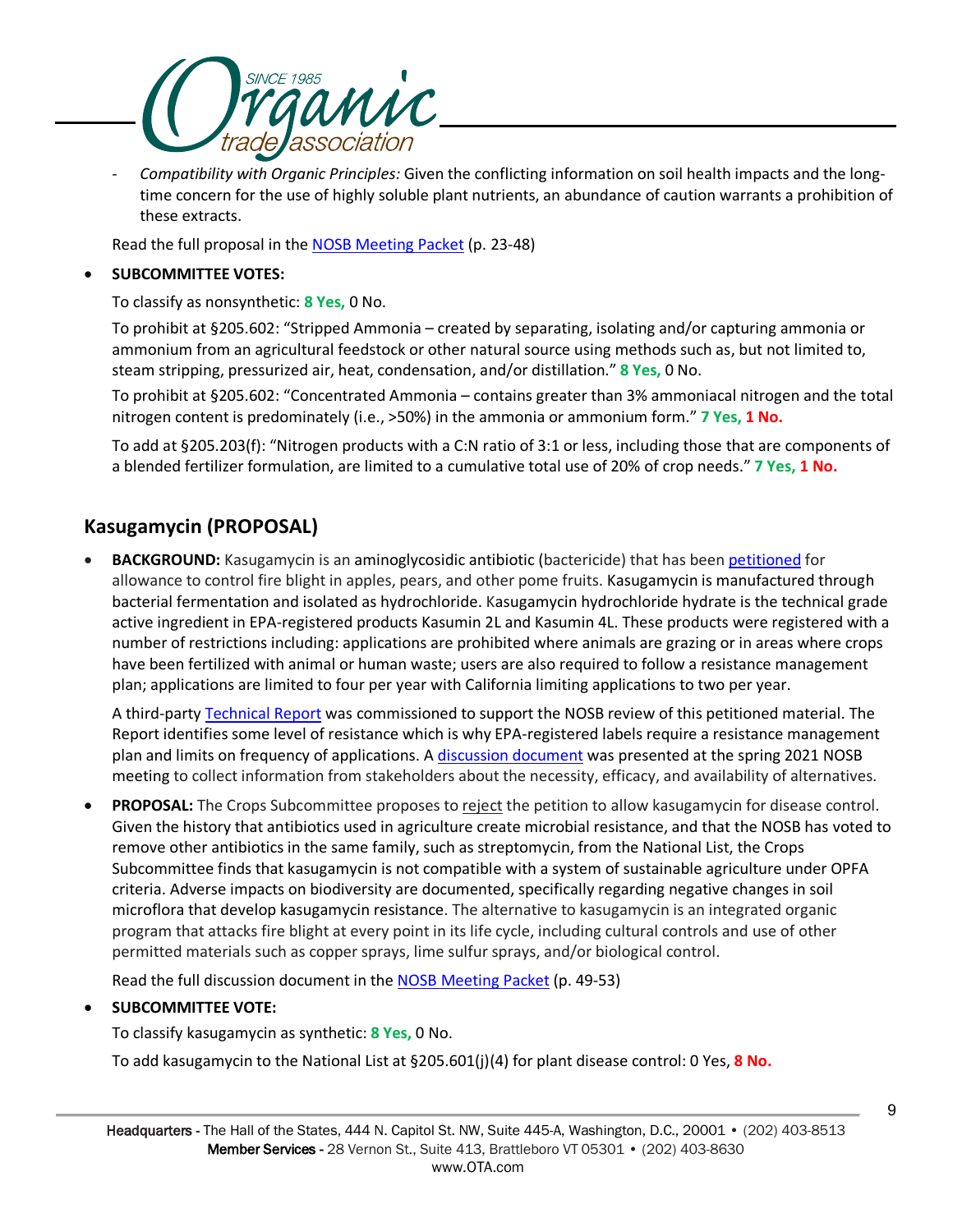

## **Hydronium (PROPOSAL)**

- **BACKGROUND:** Hydronium is a compound made from a mixture of sulfuric acid and calcium hydroxide. It has been [petitioned](https://www.ams.usda.gov/sites/default/files/media/StabilizedHydroniumPetition.pdf) for use as a processing aid for pH adjustment not below 5.0 and as a stabilizer in the production of animal manures to reduce malodorous properties of manure.
- **PROPOSAL:** The Crops Subcommittee unanimously rejected the petitioned use of hydronium in manufacturing manure products for organic crop inputs because it is not compatible with a system of sustainable agriculture. The petitioner indicates that the substance has biocide activity and it has not yet been approved by the EPA. Also there are many alternatives that are already allowed for pH adjustment of manure.

Read the full proposal in the [NOSB Meeting Packet](https://www.ams.usda.gov/sites/default/files/media/NOSBProposals%26DDsOctober2021acc.pdf) (p. 55-57)

## • **SUBCOMMITTEE VOTE:**

To classify hydronium as synthetic: **8 Yes,** 0 No.

To add hydronium to the National List at §205.601(j)(7) as an organic processing aid: 0 Yes, **8 No.**

## **Carbon Dioxide (PROPOSAL)**

- **BACKGROUND:** Carbon dioxide has been [petitioned](https://www.ams.usda.gov/sites/default/files/media/PetitionNOBCarbonDioxide2020.pdf) for allowance in crop production as an algicide, disinfectant, and sanitizer as well as a plant or soil amendment. Carbon dioxide is used to adjust the pH of alkaline water sources that are used for plant irrigation and foliar spray.
- **PROPOSAL:** The Crops Subcommittee supports the petitioned use of carbon dioxide in crop production. It has no apparent negative effect on the environment or human health when used as petitioned, and is already allowed as an organic processing aid on §205.605. Carbon dioxide is less harmful and more secure than other currently allowed pH adjusters such as sulfur burners or citric acid.

Read the full proposal in the [NOSB Meeting Packet](https://www.ams.usda.gov/sites/default/files/media/NOSBProposals%26DDsOctober2021acc.pdf) (p. 59-61)

## • **SUBCOMMITTEE VOTE:**

To classify carbon dioxide as synthetic: **7 Yes,** 0 No, 1 Absent.

To add carbon dioxide to the National List at §205.601: **7 Yes,** 0 No, 1 Absent.

## **Lithothamnion (PROPOSAL)**

- **BACKGROUND:** *Lithothamnion* (a.k.a. maerl, calcified seaweed, or seaweed-derived calcium) is a taxonomic genus of coralline marine red algae containing calcareous deposits within its cell walls. NOP sent a [memo](https://www.ams.usda.gov/sites/default/files/media/NOSBMemoLithothamnion02172021.pdf) to NOSB in March 2021 asking for NOSB to provide recommendations regarding the classification of *lithothamnion* as "agricultural" or "nonagricultural" and if it may be certified as a "wild crop" under the USDA organic regulations. NOP will use NOSB's recommendations to help address inconsistencies between certifiers about the eligibility of *lithothamnion* to be certified organic.
- **PROPOSAL:** The Crops Subcommittee proposes that *lithothamnion* is classified as a nonagricultural substance, in accordance with [NOP Guidance 5033](https://www.ams.usda.gov/sites/default/files/media/NOP-5033.pdf) (Classification of Materials) and th[e Decision Tree 5033-2](https://www.ams.usda.gov/sites/default/files/media/NOP-Ag-NonAg-DecisionTree.pdf) (Agriculture and

10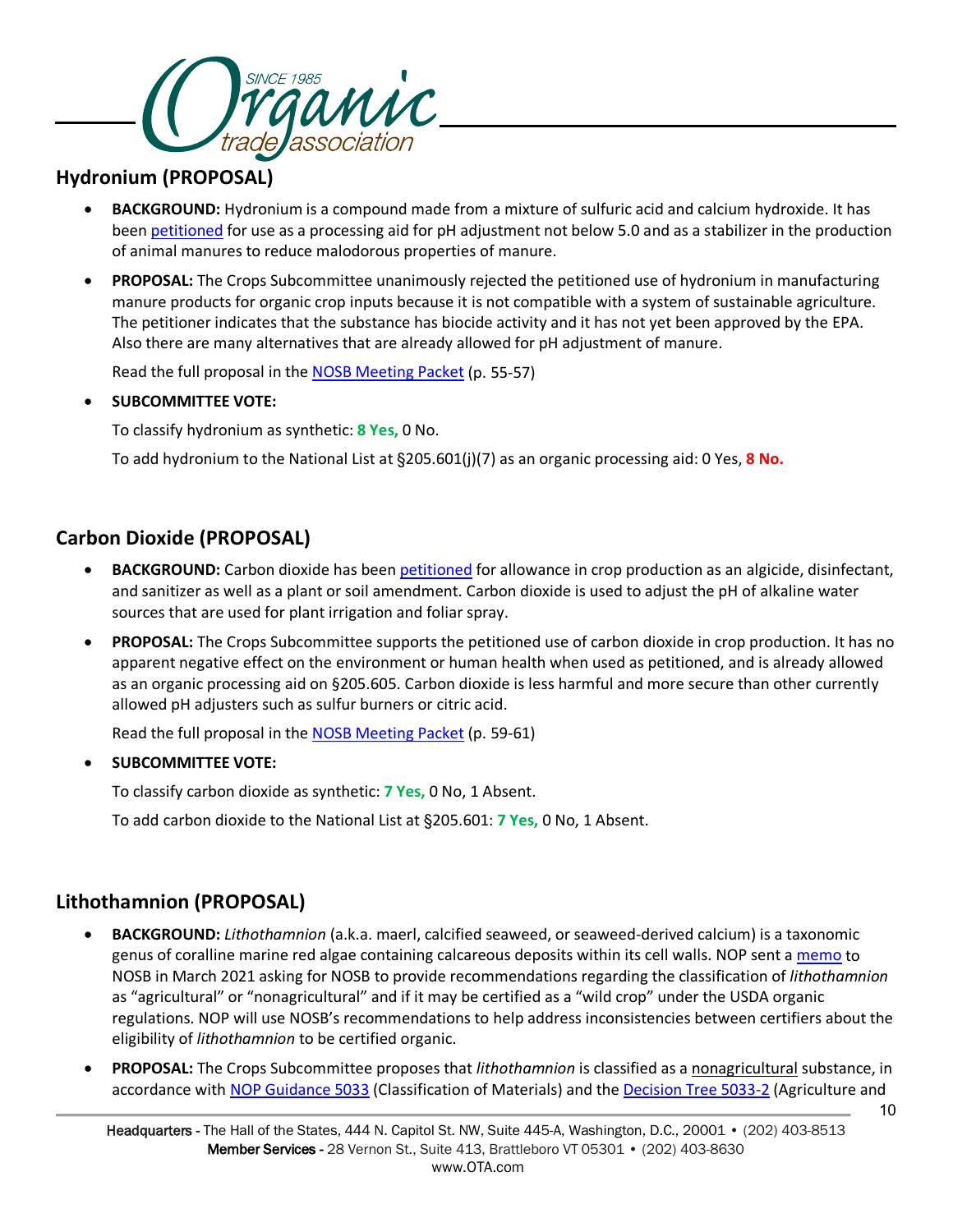

Nonagricultural Materials Classification). *Lithothamnion* is not a product of agriculture and consists of dead parts of algae. The fact the dead parts of *lithothamnion* are harvested for mineral content is distinctively different from kelp (classified as agricultural) which is harvested live. *Lithothamnion* is more similar to diatomaceous earth, peat, or limestone—originally living tissues that after death are accumulated into deposits that can be mechanically harvested.

The Subcommittee also recommends that *lithothamnion* is not eligible for organic certification as a wild crop. According to [NOP Guidance 5022](https://www.ams.usda.gov/sites/default/files/media/5022.pdf) (Wild Crop Harvesting), the Subcommittee finds that *lithothamnion* is not a wild crop since it is not a live plant, or part of a live plant, and is not fixed to a defined location by a species part.

Read the full proposal in the [NOSB Meeting Packet](https://www.ams.usda.gov/sites/default/files/media/NOSBProposals%26DDsOctober2021acc.pdf) (p. 63-66)

## • **SUBCOMMITTEE VOTE:**

To classify *Lithothamnion* as a nonagricultural: **8 Yes,** 0 No.

*Lithothamnion* does not meet wild crop criteria and is not eligible to be certified to the wild crop standard: **8 Yes,** 0 No.

## **Biodegradable Biobased Mulch Film (PROPOSAL)**

**BACKGROUND:** Biodegradable biobased mulch film is currently listed on the National List of allowed materials for crop production as a weed barrier. The final rule to add BBMF to the National List was published September 30, 2014, in response to an NOSB Recommendation in fall 2012.

NOP published a Policy Memo in January 2015 to specify that biodegradable biobased mulch films must not contain any non-biobased content (i.e., no petroleum). NOP rescinded the Policy Memo in October 2019, but the requirement for 100% biobased content remains in effect because it is articulated in the preamble to the final regulations adding this material to the National List.

However, products that might meet the 100% biobased requirement are either not biodegradable or are not used in production due to brittleness or other production issues. Most biodegradable mulch films only contain about 20% biobased content (or less) with the remaining portion petroleum-derived. Therefore, there are no commercially viable products on the market that meet the NOP requirement for 100% biobased content. Since this conflict arose, the topic has returned to the NOSB work plan for possible resolution. In the meantime, NOSB has renewed this listing at sunset review to allow time to identify a suitable solution

A [Technical Report](https://www.ams.usda.gov/sites/default/files/media/BiodegradableBiobasedMulchFilmTRCrops.pdf) was commissioned in 2016 to evaluate long-term biodegradability of petroleum-derived biodegradable mulch films, and was inconclusive due to limited research available at the time. NOSB has continued to track new research by commissioning an expert panel at the spring 2016 NOSB Meeting**.** NOP also commissioned a [new report](https://www.ams.usda.gov/sites/default/files/media/2019MemoBiobasedMulchReport.pdf) from Michigan State University, which was made available in October 2019. A [discussion document](https://www.ams.usda.gov/sites/default/files/media/CSBiodegradBiobasedMulchApril2020.pdf) was presented at the spring 2020 meeting, and [reissued](https://www.ams.usda.gov/sites/default/files/media/CSBiodegradableBiobasedMulchFilm.pdf) in fall 2020, with questions for stakeholder feedback regarding a potential future annotation amendment that would allow biodegradable mulch films that are not 100% biobased. [A proposal](https://www.ams.usda.gov/sites/default/files/media/CSBiodegradableBiobasedMulchFilm_0.pdf) was presented in spring 2021 that proposed a minimum requirement of 80% biobased content and that 100% be required if and when these materials become available, but that proposal was sent back to subcommittee for further work.

• **PROPOSAL:** The Crops Subcommittee proposes to amend the definition of biodegradable biobased mulch film to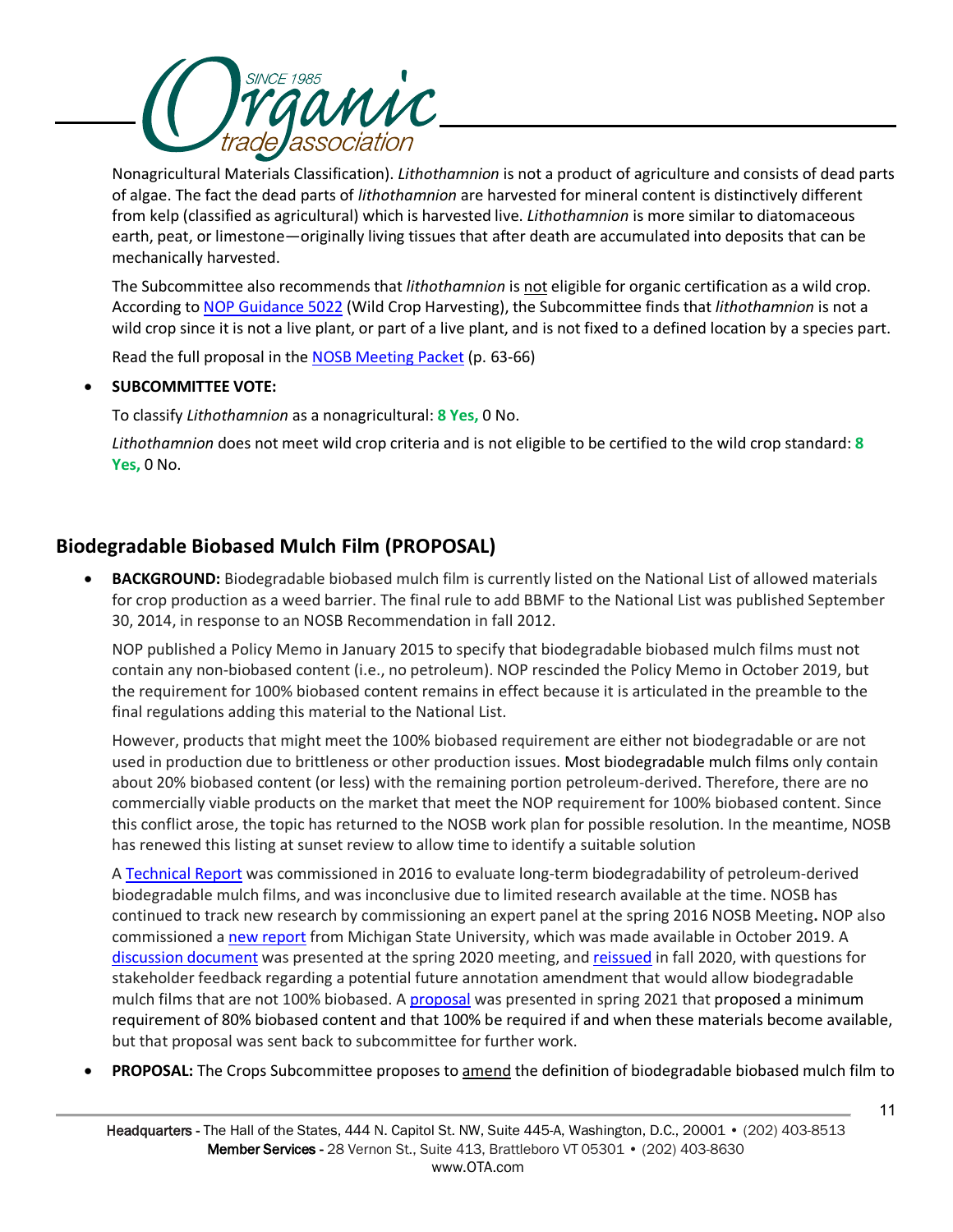

allow products that are at least 80% biobased by weight, with the remaining 20% by weight consisting of materials that meet one of the following composting standards: ASTM D6400, ASTM D6868, EN 13432, EN 14995, or ISO 17088. The proposed minimum requirement of 80% biobased content for biodegradable mulch films is the same minimum requirement that NOSB recommended for paper-based planting aids. The 80% limit is aspirational in the sense that no commercially viable products current meet this criteria. The Subcommittee retains this limit due to ongoing concerns about the possibility of these films to decompose thoroughly, the comparative risk to soils and environment from these films versus risk from Polyethylene (plastic) mulch, and concerns about the precedent of allowing petroleum-derived products to be added directly to soils.

The Subcommittee proposes to revise the definition at §205.2 Terms Defined (bold text added):

*Biodegradable biobased mulch film.* A synthetic mulch film that meets the following criteria: (1) Meets the compostability specifications of one of the following standards: ASTM D6400, ASTM D6868, EN 13432, EN 14995, or ISO 17088 (all incorporated by reference; see §205.3); (2) Demonstrates at least 90% biodegradation absolute or relative to microcrystalline cellulose in less than two years, in soil, according to one of the following test methods: ISO 17556 or ASTM D5988 (both incorporated by reference; see §205.3); and

(3) Must be **at least 80%** biobased with content determined using ASTM D6866 (incorporated by reference; see §205.3).

No changes are being proposed to the current listing at §205.601(a)(2) Mulches:

(iii) Biodegradable biobased mulch film as defined in §205.2. Must be produced without organisms or feedstock derived from excluded methods.

Read the full proposal in the [NOSB Meeting Packet](https://www.ams.usda.gov/sites/default/files/media/NOSBProposals%26DDsOctober2021acc.pdf) (p. 67-72)

• **SUBCOMMITTEE VOTE:** Motion to adopt the proposal: **7 Yes, 1 No.**

## **Sodium Nitrate (PROPOSAL)**

• **BACKGROUND:** Sodium nitrate (a.k.a. Chilean nitrate) is a mined mineral of high solubility. In the early years of developing the National List, it was added to §205.602 as a prohibited nonsynthetic substance with the following annotation: "use is restricted to no more than 20 percent of the crop's total nitrogen requirement; use in spirulina production is unrestricted until October 21, 2005." The 20% restriction was a common restriction found in private certifier standards prior to the implementation of the NOP.

In spring 2011 during the Sunset Review of sodium nitrate, NOSB [recommended](https://www.ams.usda.gov/sites/default/files/media/Sodium%20Nitrate%20Final%20Rec.pdf) by unanimous vote to relist sodium nitrate without the annotation, thereby entirely prohibiting its use, due to environmental and human health concerns and the lack of international harmonization of standards regarding this material. NOP never took action to renew the listing, therefore the listing became invalid on its sunset date of October 12, 2012. NOP issued [a memo](https://www.ams.usda.gov/sites/default/files/media/NOP-Notice-12-1-SodiumNitrate.pdf) explaining the unusual circumstances of dealing with the invalid listing until NOP can complete rulemaking to prohibit sodium nitrate. NOP still not acted on the NOSB's recommendation, so the listing with the annotation still physically appears on the National List at §205.602 even though it is invalid.

Currently, sodium nitrate is permitted for use without specific restriction beyond the general requirements for organic operations to maintain or improve the natural resources of the operation, including soil and water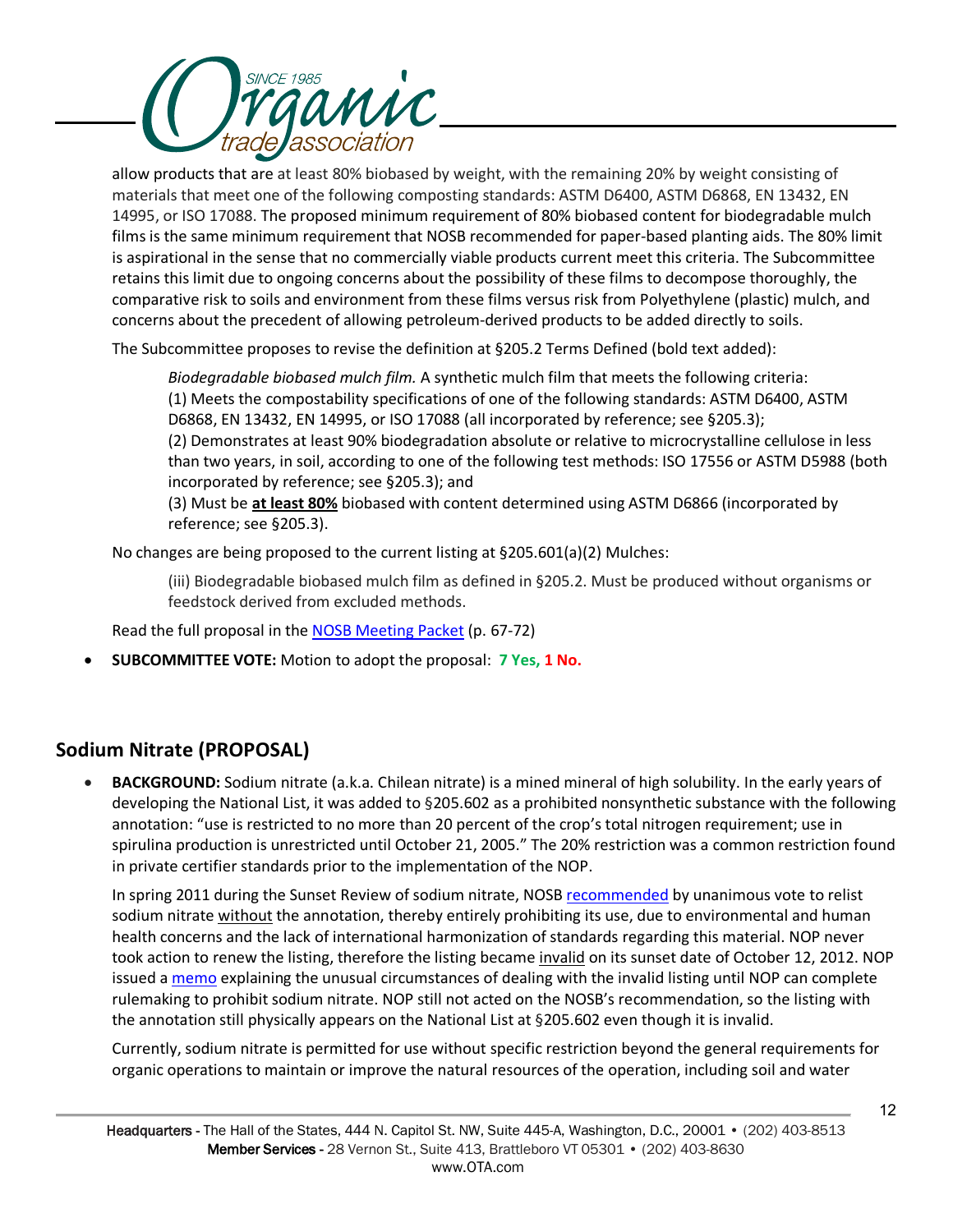

quality (§205.200) and to manage crop nutrient and soil fertility to maintain or improve soil organic matter content in a manner that does not contribute to contamination of crops, soil, or water (§205.203).

- **PROPOSAL:** In order to remedy and clarify the regulatory status of sodium nitrate, the Crops Subcommittee presents a technical correction to reinstate the listing for sodium nitrate as it appears on §205.602, nonsynthetic substances prohibited for use in organic crop production. The goal of the Subcommittee's proposal is to reinstate the sunset review of this material and to ensure that sodium nitrate isn't allowed for unlimited use.
	- **§205.602(g) Sodium nitrate – unless use is restricted to no more than 20 percent of the crop's total nitrogen requirement; use in spirulina production is unrestricted until October 21, 2005.**

Read the full proposal in the [NOSB Meeting Packet](https://www.ams.usda.gov/sites/default/files/media/NOSBProposals%26DDsOctober2021acc.pdf) (p. 73-74)

• **SUBCOMMITTEE VOTE:** Motion to reinstate the listing of sodium nitrate at §205.602: **8 Yes,** 0 No.

## **Crops 2023 Sunset Review**

• **BACKGROUND:** NOSB is reviewing whether to continue the allowance of several substances currently included on the National List of Allowed and Prohibited Substances to determine whether the substances should continue to be listed or should be relisted or removed from the list. These substances are undergoing Sunset Review this year in advance of their sunset date in 2023. These inputs may not be renewed if new information indicates they are harmful to human health or the environment, are not necessary because natural or organic alternatives are available, and/or are incompatible with organic production.

Public comments should clearly indicate the commenter's position on the allowance or prohibition of the substance and explain the reasons for the position. Comments should focus on providing relevant new information about a substance since its last NOSB review, including research or data that may inform NOSB's determination (e.g., scientific, environmental, manufacturing, industry impact information, etc.). Comments should also address the continuing need for the substance, and if there are viable alternatives such as: alternative management practices or natural substances that would eliminate the need for the specific substance; other substances that are nonsynthetic or are on the National List that are better alternatives, which could eliminate the need for this specific substance. Comments should address when alternatives have a function and effect equivalent to or better than the substance under review.

Please complete [OTA's Sunset Surveys](https://ota.com/advocacy/organic-standards/national-organic-standards-board/nosb-spring-2021-meeting) to provide information about the necessity of these inputs.

Read the full proposals in the [NOSB Meeting Packet](https://www.ams.usda.gov/sites/default/files/media/NOSBProposals%26DDsOctober2021acc.pdf) (p. 75-103)

## **Copper sulfate – §205.601(a)(3) & (e)(4)**

- **Background:** Allowed for use as an algicide and tadpole shrimp control in aquatic rice systems. It is broadcast aerially into the flooded rice fields by plane control growth of algal matting in flooded fields which can dislodge young seedlings, and also to control tadpole shrimp which are detrimental to very young seedlings. Use is restricted to one application per field during any 24-month period. Application rates are limited to those which do not increase baseline soil test values for copper over a time frame agreed upon by the producer and accredited certifying agent.
- **Subcommittee Review:** The Subcommittee indicates that it may be time to reconsider copper sulfate as an algicide and means of controlling tadpole shrimp. It appears there is sufficient evidence to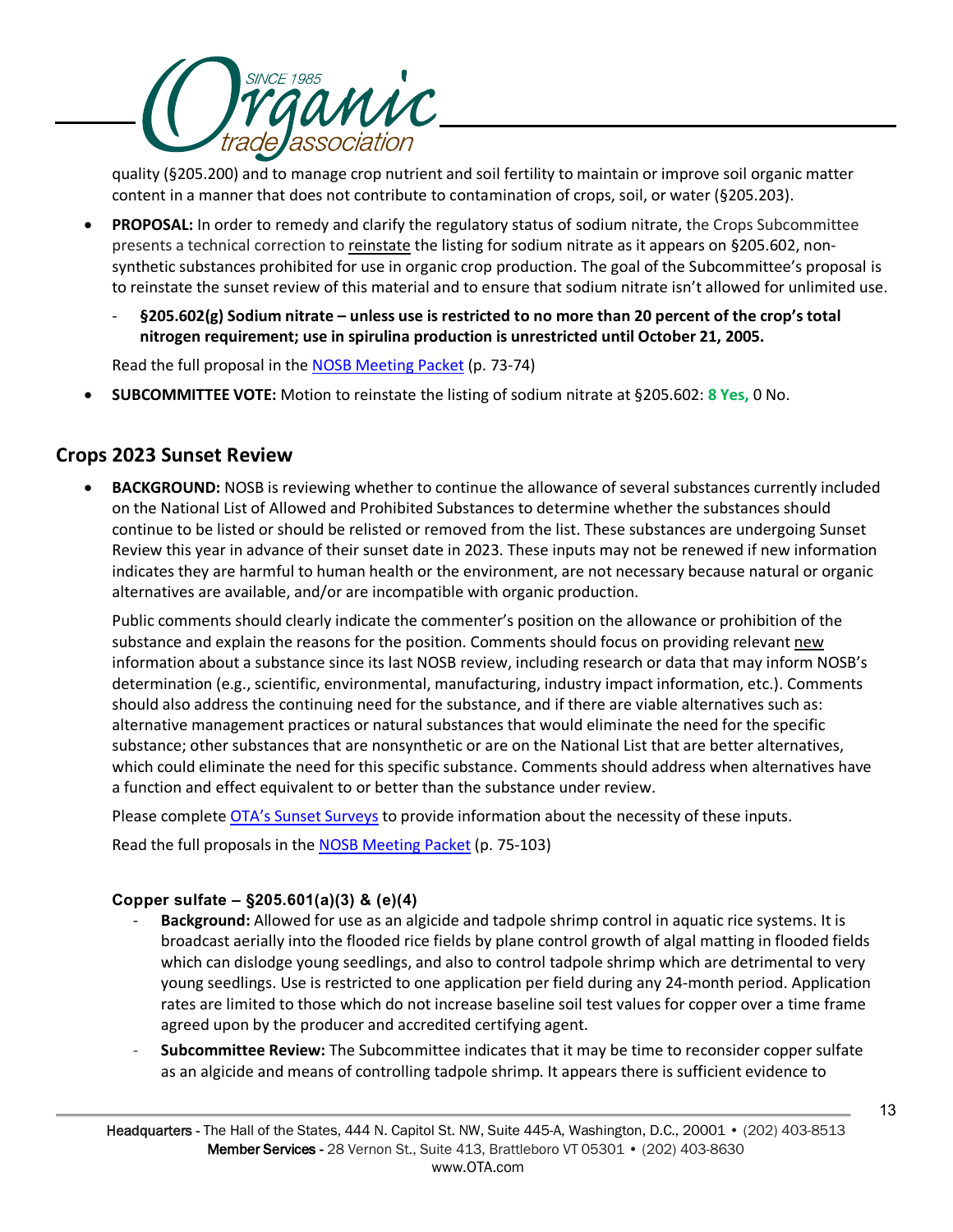

conclude that use of copper sulfate in rice fields is environmentally detrimental, alternative seeding practices could eliminate the need for the chemical as both algae and tadpole shrimp cease to be problematic once seedlings are established, and international standards do not allow for spraying of copper sulfate for organic rice production.

However, organic rice farmers, certifying agencies, and public commenters all indicated ongoing need for copper sulfate until alternatives are available. Abrupt de-listing would have tremendous negative impact on US-grown organic rice. The Crops Subcommittee recommends re-listing copper sulfate and has called for a comprehensive review of copper sulfate as part of its Research Priorities for 2021.

### - **Subcommittee Vote: 6 to relist, 2 to remove**

## **Oxone gas – §205.601(a)(5)**

- **Background:** Allowed for use as an irrigation system cleaner. Ozone gas is a strong oxidant and has been allowed in organic production since 2003.
- **Subcommittee Review:** Ozone is widely by the organic community and public comments have supports its continued use and necessity in organic production systems. Human health and environmental issues are minimal. Ozone systems that inject directly into irrigation lines use relatively low concentrations of ozone and there is little potential for off-gassing.
- **Subcommittee Vote: 6 to relist,** 0 to remove, 2 absent

## **Peracetic acid – §205.601(a)(6) & (i)(8)**

- **Background:** Allowed for use in controlling fire blight bacteria and for disinfecting equipment, seed, and asexually propagated planting material. Also allowed in hydrogen peroxide formulations at a concentration of no more that 6% as indicated on the pesticide product label. Peracetic acid is a very strong oxidizing agent that it is made from, and decomposes back to, acetic acid, oxygen, and water (and may contain synthetic stabilizers and chelating agents).
- **Subcommittee Review:** Peracetic acid is widely used in the organic community because it works well in cold conditions, it does not give off chlorine into the environment, it is used as part of a rotation process in fire blight disease control, it is the more benign of the sanitizers and disinfectants, and is a no-rinse material. Organic producers consider peracetic acid essential to ensure food safety and compliance with the Food Safety Modernization Act.
- **Subcommittee Vote: 8 to relist,** 0 to remove

## **EPA List 3 Inerts of Unknown Toxicity – §205.601(m)(2)**

- **Background:** Allowed for use only in passive pheromone dispensers used for insect management, either to trap and monitor insect populations or to control a pest through pheromone mating disruption. When they are placed in the production area, the pheromone dispensers are not in contact with the organic crop and the List 3 inerts are not dispersed into the atmosphere. EPA List 3 is outdated and no longer maintained by EPA. An alternative review system has not yet been implemented by NOP.
- **Subcommittee Review:** These materials have a long history in organic farming and are considered an essential component of passive pheromone dispensers which have a long history of use in organic farming and have reduced the use of many other pest control inputs. The specificity of the annotation leads to limited use in very controlled situations and there are no human health or environmental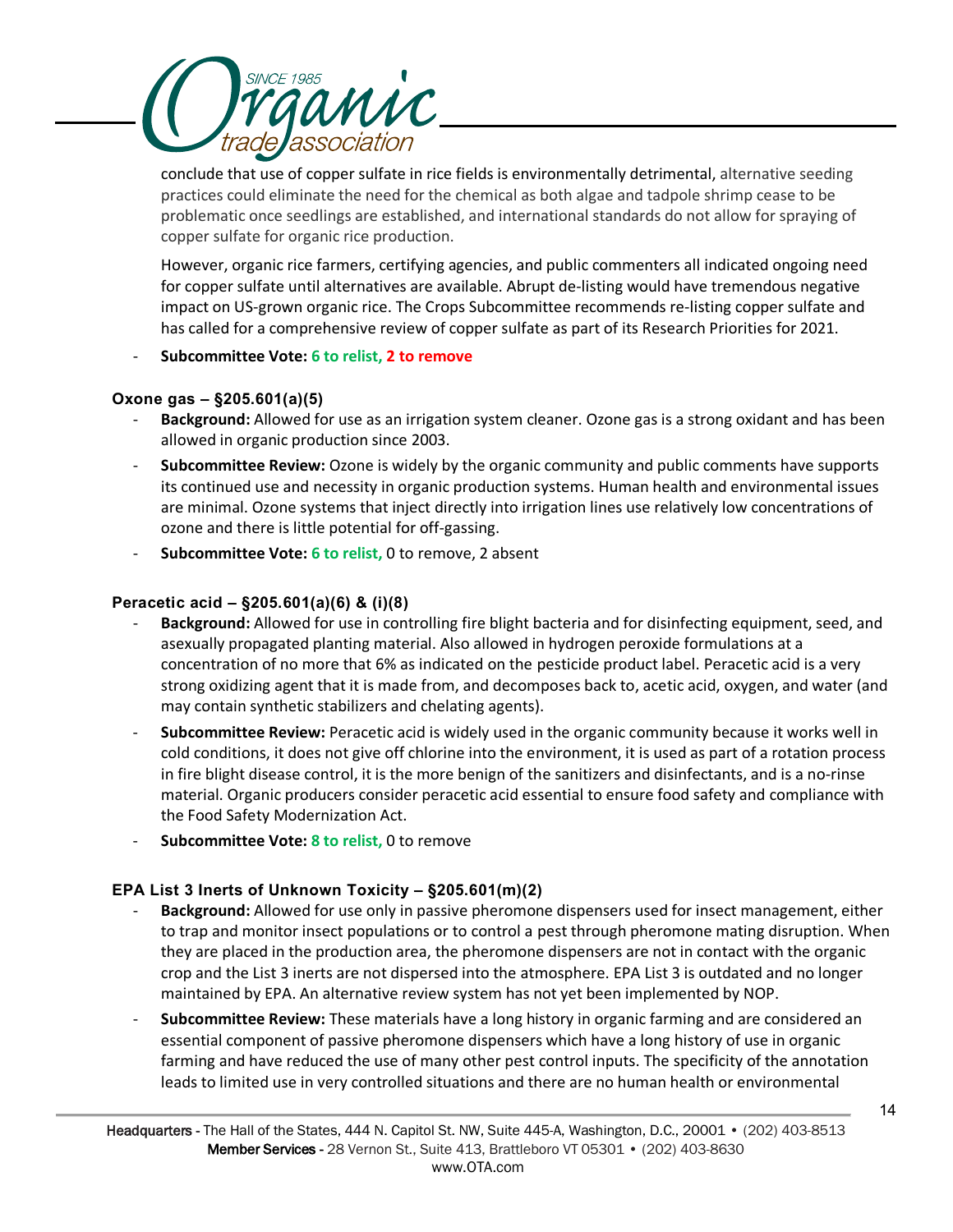

concerns. The prohibition of List 3 inerts prior to establishment of a new system for reviewing inerts would cause significant disruption to the availability of essential pest control tools for organic production. NOSB strongly recommends and asks the National Organic Program to develop an alternative to the List 4/List 3 references that would allow for review (and addition or removal) of inerts and that would not rely on an antiquated list.

- **Subcommittee Vote: 7 to relist, 1 to remove**

## **Chlorine materials – §205.601(a)(2)**

- Background: Includes Calcium hypochlorite, Chlorine dioxide, Hypochlorous acid, Sodium hypochlorite. Allowed for use as a sanitizer and disinfectant. For pre-harvest use, residual chlorine levels in the water in direct crop contact or as water from cleaning irrigation systems applied to soil must not exceed the maximum residual disinfectant limit under the Safe Drinking Water Act, except that chlorine products may be used in edible sprout production according to EPA label directions. Chlorine materials are strong oxidants that have been allowed (under restricted conditions) in organic production since 2001.
- **Subcommittee Review:** The Subcommittee acknowledges that chlorine materials have been judged essential to ensure food safety and to comply with food-safety regulations under the Food Safety Modernization Act and generally support continued listing of chlorine materials. The Subcommittee also supports research priorities that investigate alternatives to chlorine compounds and encourages the use of alternative, less toxic materials, when their use can meet strict food safety standards.
- **Subcommittee Vote: 8 to relist,** 0 to remove (Note: Subcommittee voted separately on each of the 4 chlorine materials and all resulted in 8-0 subcommittee vote).

### **Magnesium oxide – §205.601(j)(5)**

- **Background:** Allowed for use only to control the viscosity of a clay suspension agent for humates in order to prevent crystallization of any fertilizer or micronutrient salts that may be in solution and prevent the plugging of spray nozzles during spray applications. Magnesium oxide acts as a as a buffering agent when in an aqueous solution. It was added to the National List in December 2018 as a result of a petition.
- **Subcommittee Review:** Low application rates and insolubility of magnesium oxide make environmental contamination unlikely. Nonsynthetic alternatives are not commercially available or do not meet chemical or physical specifications for suspending humates in the solution.
- **Subcommittee Vote: 8 to relist,** 0 to remove

### **Calcium chloride – §205.602**

- **Background:** Prohibited for use except as a foliar spray to treat a physiological disorder associated with calcium uptake such as bitter pit in apples, fruit cracking on developing figs, blossom end rot on tomatoes, and dozens of other issues. Calcium chloride produced through the brine is nonsynthetic, and is restricted to prevent potential overuse of high solubility materials.
- **Subcommittee Review:** Calcium chloride is a material needed to combat physiological disorders of many crops that typically cannot be resolved with other calcium products. The current restrictions and low concentration of use do not pose environmental or human health threats.
- **Subcommittee Vote: 8 to relist, 0 to remove**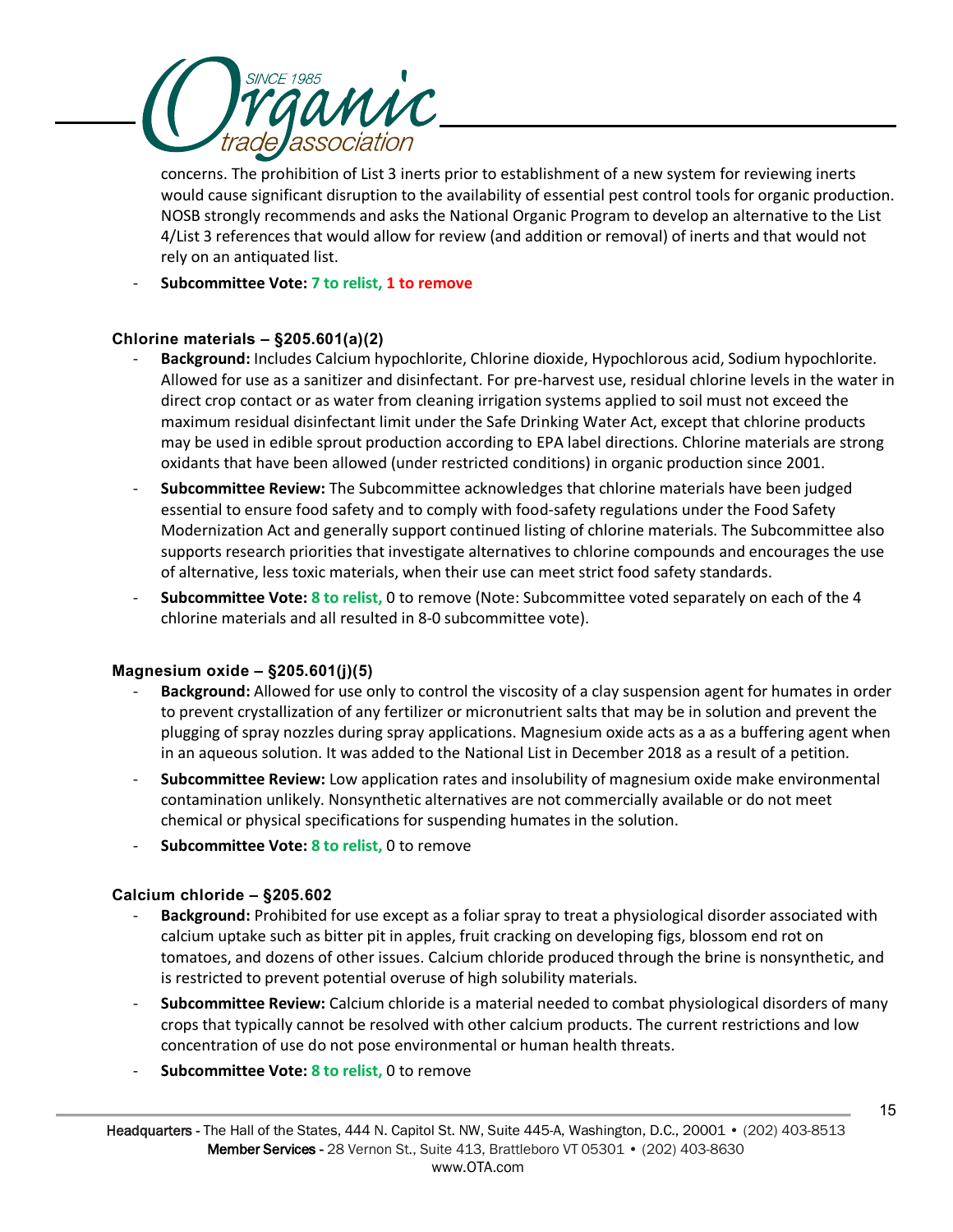

## **Rotenone – §205.602**

- **Background:** Prohibited. Rotenone is a potent botanical pesticide that is prohibited in organic production due to adverse health effects. In the U.S. rotenone is only registered for piscicidal (fish killing) purposes. The prohibited listing ensures that it will not be used in other countries where it might be available as an insecticide.
- **Subcommittee Review:** Rotenone was found to have adverse environmental and health impacts, a lack of essentiality, and an incompatibility with organic principles.
- **Subcommittee Vote: 8 to relist,** 0 to remove

## **HANDLING SUBCOMMITTEE**

## **Zein (PROPOSAL)**

- **BACKGROUND:** Zein (corn protein) has been [petitioned](https://www.ams.usda.gov/sites/default/files/media/Zein_Petition_2192020.pdf) for allowance as a non-organic ingredient for use in organic food processing as a food coating. Zein is applied to foods as an alcohol solution; once the alcohol evaporates, the zein layer acts as protective moisture barrier. It is used as a confectioner's glaze or a coating on nuts and fruit, among other applications. Zein is derived from corn gluten meal. The petitioner states sourcing from certified organic corn gluten meal for the production of organic zein is not currently possible. NOSB has [previously evaluated](https://www.ams.usda.gov/sites/default/files/media/Corn%20Steep%20Liquor%20Committee%20Rec%202011.pdf) the question of whether the end products of the corn wet-milling process can be considered non-synthetic and precedent has been established to consider these end products as non-synthetics. A ne[w technical report](https://www.ams.usda.gov/sites/default/files/media/Zein_TR.pdf) was commissioned to support the NOSB review of this petitioned material. A discussion [document](https://www.ams.usda.gov/sites/default/files/media/HSZein.pdf) was presented in spring 2021 that focused on the environmental impacts of zein manufacturing (specifically the corn wet-milling process), its classification as non-synthetic, and the suitability of other already allowed substances as alternatives.
- **PROPOSAL:** The Handling Subcommittee voted 4-3 on a motion to allow limited uses of zein only as a coating for pills, specifically "Only for use in nutraceuticals or pharmaceuticals as a micro encapsulation acting as a moisture barrier and taste masker." There are concerns about the environmental impacts of the wet-milling process used to create the corn gluten meal that is the starting material for zein, and a possibility of an alternative process that bypasses the need for sulfur dioxide or other caustic chemicals used during the wet-milling process. By further limiting the use of zein only in nutraceuticals and pharmaceuticals, zein will not impact human health nor the agroecosystem. In terms of alternatives, zein has a unique functionality because it offers a vegan/vegetarian option to replace shellac and beeswax as coatings and is also hypoallergenic (replacing wheat).

Read the full proposal in the [NOSB Meeting Packet](https://www.ams.usda.gov/sites/default/files/media/NOSBProposals%26DDsOctober2021acc.pdf) (p. 105-110)

## • **SUBCOMMITTEE VOTE:**

Motion to classify zein as nonsynthetic: **7 Yes,** 0 No.

Motion to add zein at §205.605(a), annotated as: "Only for use in nutraceuticals or pharmaceuticals as a micro encapsulation acting as a moisture barrier and taste masker": **4 Yes, 3 No.**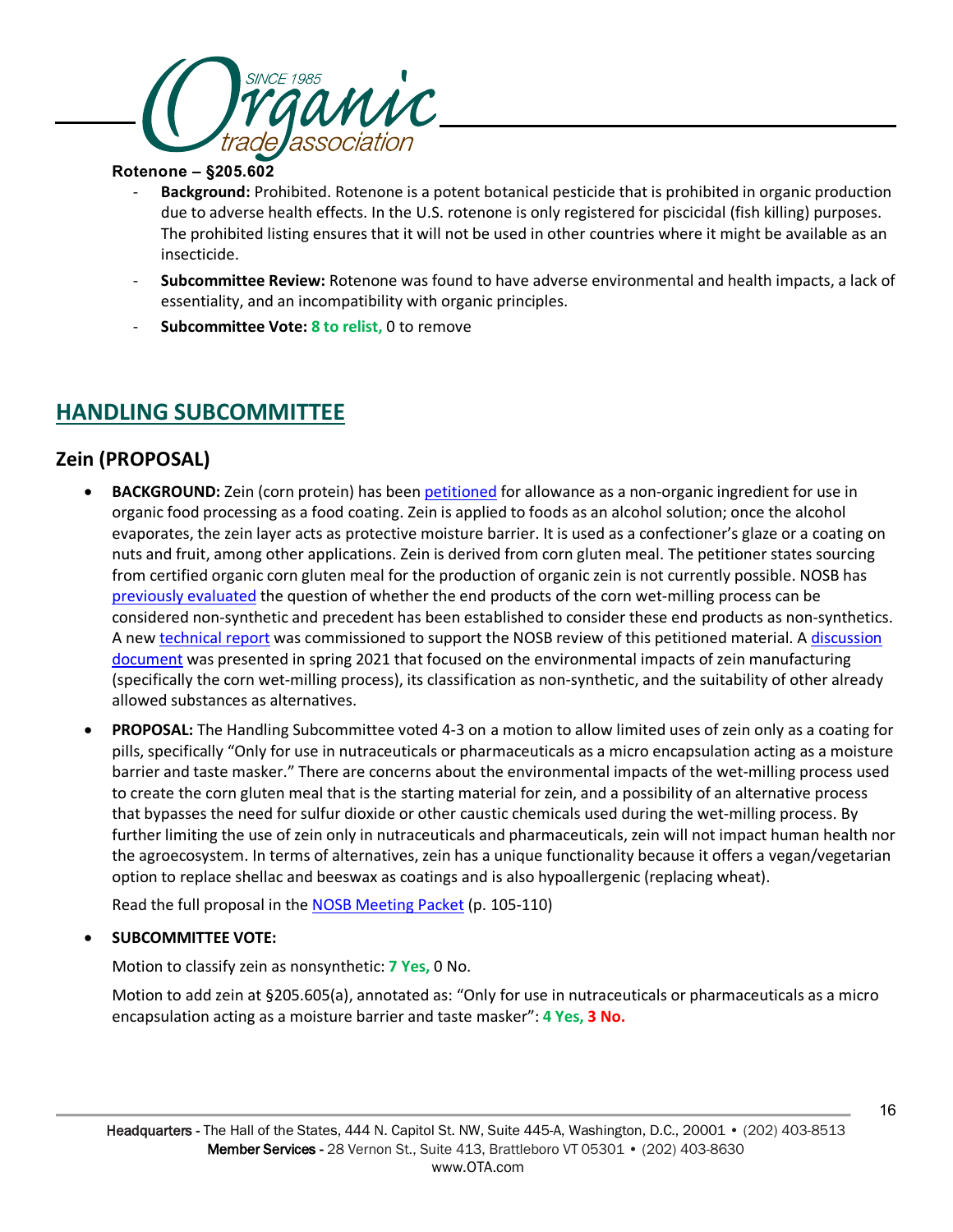

## **Fish Oil Annotation (PROPOSAL)**

• **BACKGROUND:** Fish oil is currently on the National List at §205.606(e) as an agricultural substance allowed for use in organic processed foods only when the product is not commercially available in organic form. It is used as a nutritional supplement to increase the content of omega-3 fatty acids in a variety of food products such as milk. Because there are no NOP standards for organic aquaculture, non-organic forms are the only option for organic processors. During the last Sunset Review of fish oil in 2019, concerns were raised about the environmental impacts of harvesting fish directly for their oil. NOSB is exploring additional restrictions on the sourcing of fish oil to ensure its use is not harmful to the environment.

The Handling Subcommittee presented its firs[t discussion document](https://www.ams.usda.gov/sites/default/files/media/HSFishOilAnnotationDDApril2020.pdf) in spring 2020 to explore new restrictions on fish oil that would prohibit the use of fish caught directly for the sole use of its oil, and prohibit fish oil from species and regions that are overfished or exploited. A secon[d discussion document](https://www.ams.usda.gov/sites/default/files/media/HSFishOilAnnotation.pdf) was presented in sprint 2021 that contained three possible fish oil annotations and requested input from organic stakeholders on the merits and feasibility of each approach.

- **PROPOSAL:** The Subcommittee proposes to revise the annotation for fish oil at §205.606 to read (bold text added):
	- §205.606 (e) Fish oil (Fatty acid CAS #'s: 10417-94-4, and 25167-62-8) -stabilized with organic ingredients or only with ingredients on the National List, §§205.605 and 205.606. **Sourced from fishing industry by-product only and certified as sustainable against a third-party certification that is International Social and Environmental Accreditation and Labeling (ISEAL) Code Compliant or Global Seafood Sustainability Initiative (GSSI) recognized.**

This annotation would prevent the use of fish caught solely for oil production. Although there are concerns with National List annotations that rely on third party certifications, there are advantages for consulting existing certification schemes that cover complex issues related to fish that don't currently exist under NOP regulations. [GSSI](https://www.ourgssi.org/gssi-recognized-certifcation/) an[d ISEAL](https://www.isealalliance.org/) help to define and ensure programs demonstrate their continual compliance in upholding best practice for seafood sustainability certifications and sustainability systems at a global level.

Read the full proposal in the [NOSB Meeting Packet](https://www.ams.usda.gov/sites/default/files/media/NOSBProposals%26DDsOctober2021acc.pdf) (p. 111-116)

• **SUBCOMMITTEE VOTE:** Motion to accept the proposed fish oil annotation: **6 Yes,** 0 No, 1 Absent.

## **Handling 2023 Sunset Review**

• **BACKGROUND:** NOSB is reviewing whether to continue the allowance of several substances currently included on the National List of Allowed and Prohibited Substances to determine whether the substances should continue to be listed or should be relisted or removed from the list. These substances are undergoing Sunset Review this year in advance of their sunset date in 2023. These inputs may not be renewed if new information indicates they are harmful to human health or the environment, are not necessary because natural or organic alternatives are available, and/or are incompatible with organic production.

Public comments should clearly indicate the commenter's position on the allowance or prohibition of the substance and explain the reasons for the position. Comments should focus on providing relevant new information about a substance since its last NOSB review, including research or data that may inform NOSB's determination (e.g., scientific, environmental, manufacturing, industry impact information, etc.). Comments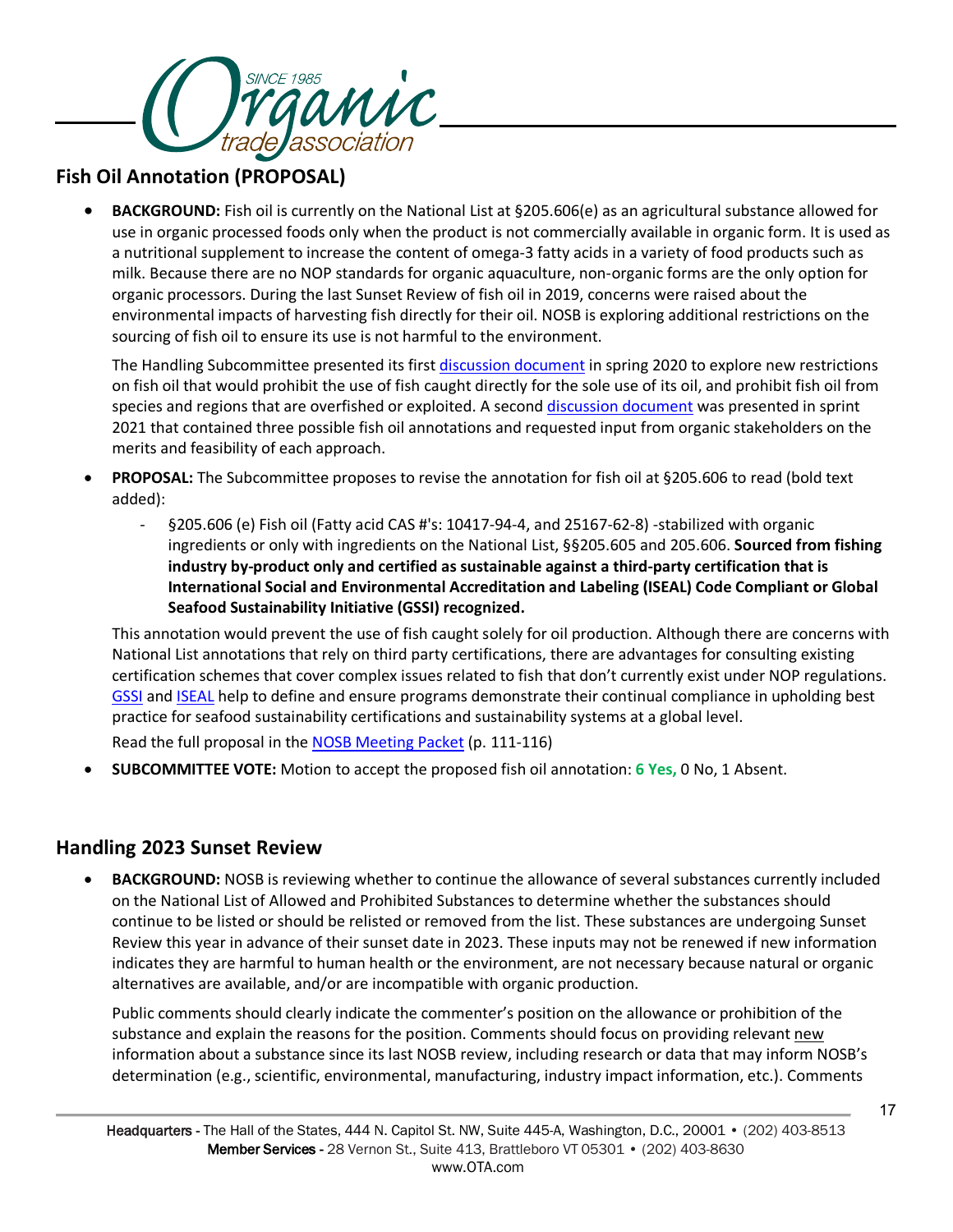

should also address the continuing need for the substance, and if there are viable alternatives such as: alternative management practices or natural substances that would eliminate the need for the specific substance; other substances that are on the National List that are better alternatives, which could eliminate the need for this specific substance; and/or other organic or nonorganic agricultural substances. Comments should address when alternatives have a function and effect equivalent to or better than the substance under review.

Please complete [OTA's Sunset Surveys](https://ota.com/advocacy/organic-standards/national-organic-standards-board/nosb-spring-2021-meeting) to provide information about the necessity of these inputs.

Read the full proposals in the [NOSB Meeting Packet](https://www.ams.usda.gov/sites/default/files/media/NOSBProposals%26DDsOctober2021acc.pdf) (p. 117-154)

### **Agar-Agar – §205.605(a)**

- Background: Allowed for use in food processing as a stabilizer, thickener, gelling agent, texturizer, moisturizer, emulsifier, flavor enhancer, and absorbent. Used in various foods including bakery products, confections, jellies and jams, dairy products, canned meat and fish products, and vegetarian meat substitutes. Agar-agar has the ability to withstand high temperatures and doesn't interfere with taste profiles. Agar-agar is derived from red algae and has been permitted in organic processing since 2003.
- **Subcommittee Review:** Agar-agar continues to be an essential tool in the development and innovation of organic foods. There continues to be questions about the classification of different forms of agar-agar as nonsynthetic or synthetic, but that nonsynthetic forms are not commercially available and are not effective for some applications.
- **Subcommittee Vote: 7 to relist,** 0 to remove

### **Animal enzymes – §205.605(a)**

- **Background:** Includes: Rennet (animals derived); Catalase (bovine liver); Animal lipase; Pancreatin; Pepsin; and Trypsin. Used as catalysts for biological processes that are useful in the processing of food products or ingredients, e.g. as a coagulant to curdle milk to be made into cheese or sour cream. Enzymes are used in very small amounts to achieve the desired effect. To prevent the loss of enzyme activity, ancillary substances such as stabilizers are added (see table).

| <b>Functional Class</b> | <b>Ancillary Substance Name</b>                                                                                  |
|-------------------------|------------------------------------------------------------------------------------------------------------------|
| Anti-caking & anti-     | Magnesium stearate, calcium silicate, silicon dioxide, calcium stearate, magnesium silicate/talc, magnesium      |
| stick agents            | sulfate.                                                                                                         |
| Carriers and fillers    | Lactose, maltodextrins, sucrose, dextrose, potato starch, non-GMO soy oil, rice protein, grain (rice, wheat,     |
|                         | corn, barley) flour, milk, autolyzed yeast, inulin, cornstarch, sucrose, glycerol, potassium chloride,           |
|                         | ammonium sulfate, calcium phosphate, calcium acetate, calcium carbonate, calcium chloride, calcium               |
|                         | sulfate, dextrin, dried glucose syrup, ethyl alcohol, glucose, glycol, lactic acid, maltose, mannitol, mineral   |
|                         | oil, palm oil, purity qum (starch), saccharose, sorbitol, soy flour, sunflower oil, trehalose, vegetable oil,    |
|                         | microcrystalline cellulose, propylene glycol, stearic acid, dicalcium phosphate.                                 |
| Preservatives           | Sodium benzoate, potassium sorbate, ascorbic acid, alpha (hops) extract, benzoic acids and their salts,          |
|                         | calcium propionate, citric acid, potassium chloride, potassium phosphate, sodium acetate, sodium chloride,       |
|                         | sodium propionate, sodium sulfate, sorbic acid and its salts, stearic acid, tannic acid, trisodium citrate, zinc |
|                         | sulfate.                                                                                                         |
| <b>Stabilizers</b>      | Maltodextrin, betaine (trimethylglycine), glucose, glycerol, sodium chloride, sodium phytate, sorbitol,          |
|                         | sucrose.                                                                                                         |
| pH control, buffers     | Acetic acid, citric acid anhydrous, sodium citrate, sodium phosphate, trisodium citrate                          |

- **Subcommittee Review:** There are no true alternatives to enzymes and organic enzymes are non-existent due to inability to achieve a reliable organic supply.
- **Subcommittee Vote: 7 to relist,** 0 to remove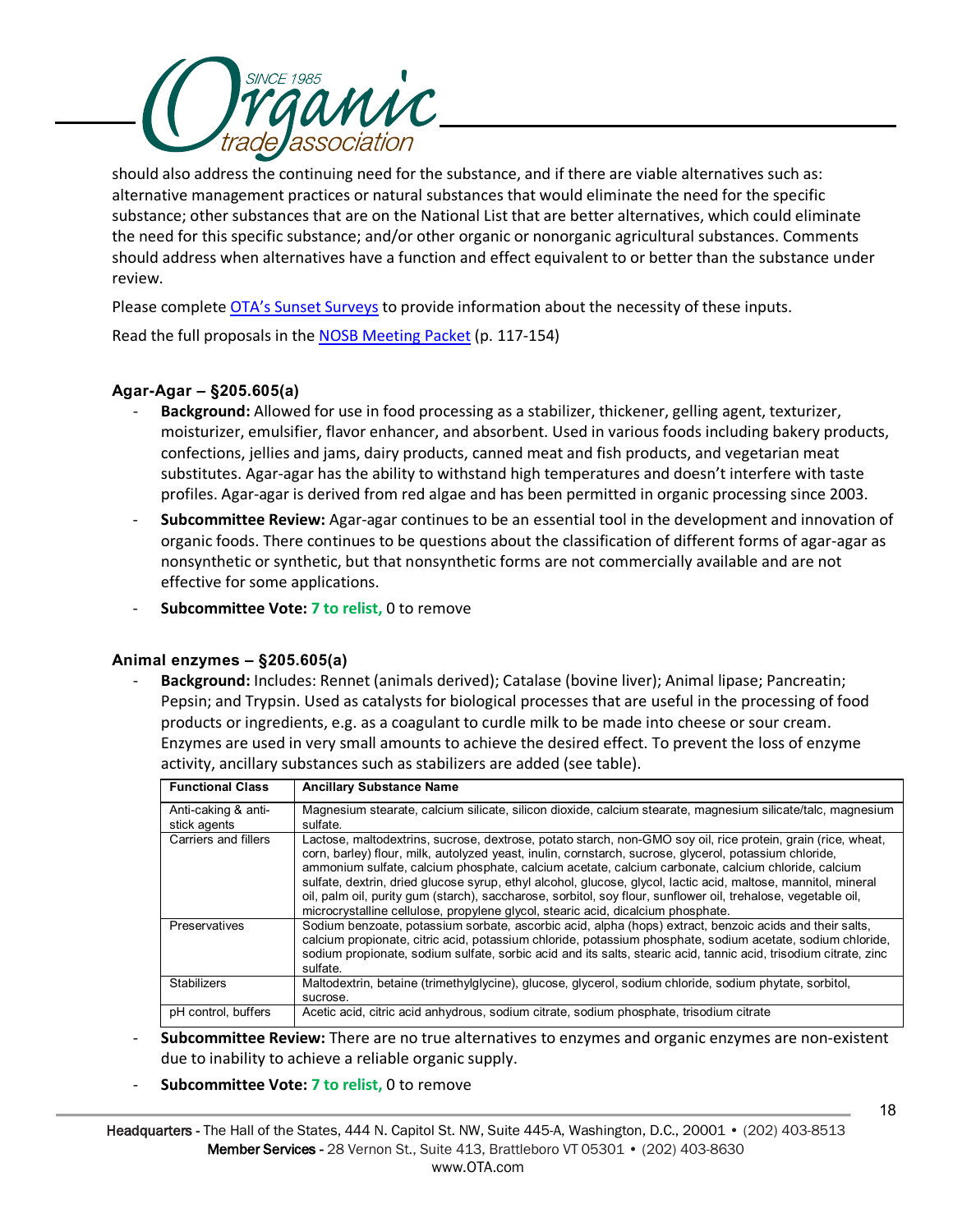

## **Calcium sulfate – §205.605(a)**

- **Background:** Mined sources only are allowed for various uses in food processing such as: coagulate in tofu manufacturing (soft and silky tofu types), yeast food and dough conditioner, water conditioner, firming agent (in canned foods), jelling ingredient, and baking powder ingredient.
- **Subcommittee Review:** Calcium sulfate is critical for production of tofu and soy cheese, and is also used in the brewing industry to adjust mineral content of water. There are some concern about environment impact of mining calcium sulfate (as gypsum or alabaster). The Subcommittee seeks feedback from stakeholders if there is clear evidence of unacceptable environmental or human health impacts from minim of calcium sulfate.
- **Subcommittee Vote: 6 to relist,** 0 to remove, 1 absent

## **Carrageenan – §205.605(a)**

- **Background:** Allowed for use in food processing as a gelling agent, emulsifier, and thickener/ Used primarily in meat and dairy products, and also is a vegan alternative to animal-sources gelatin. Sourced from seaweed (red algae).
- **Subcommittee Review:** There are some concerns about environmental impact of farming seaweed used to extract carrageenan. Most of the seaweed used in carrageenan production are farmed in the Philippines and China. There are also concerns about human health impacts from numerous anecdotal reports from people who find relief from digestive complaints when they remove carrageenan from their diet, although scientific evidence is debatable. During the last sunset review, NOSB recommended removal of carrageenan from the National List based on lack of essentiality because alternative materials, such as gellan gum, guar gum, or xanthan gum, are available for use in organic products. There were also concerns about the compatibility of carrageenan with organic principles given the intense consumer controversy with the substance at the last sunset review. NOP did not implement the past NOSB recommendation because of public comments indicating that potential substitutes do not adequately replicate the functions of carrageenan across the broad scope of use. During this sunset review, there has been general support within the stakeholder community to keep carrageenan on the National List, but the Subcommittee deems it unnecessary as there are alternative products that serve the same functionality.
- **Subcommittee Vote: 1 to relist, 5 to remove,** 1 absent

## **Glucono delta-lactone – §205.605(a)**

- **Background:** Allowed for use in food processing. Primarily used as a coagulant in the production of silken tofu. Also used as a curing or pickling agent, leavening agent, pH control agent and sequestrant. Production by the oxidation of D-glucose with bromine water is prohibited.
- **Subcommittee Review:** There does not appear to be any environmental or human health issues with this material. Glucono-delta lactone continues to be critical for silken jelly-like tofu, and alternative substances are not sufficient for this particular tofu texture of flavor. At this time, this material satisfies the OFPA evaluation criteria, and the Subcommittee supports the relisting of glucono delta-lactone.

The Subcommittee continues to seek input from stakeholder on the following questions:

■ How widespread is the use of GDL in organic applications?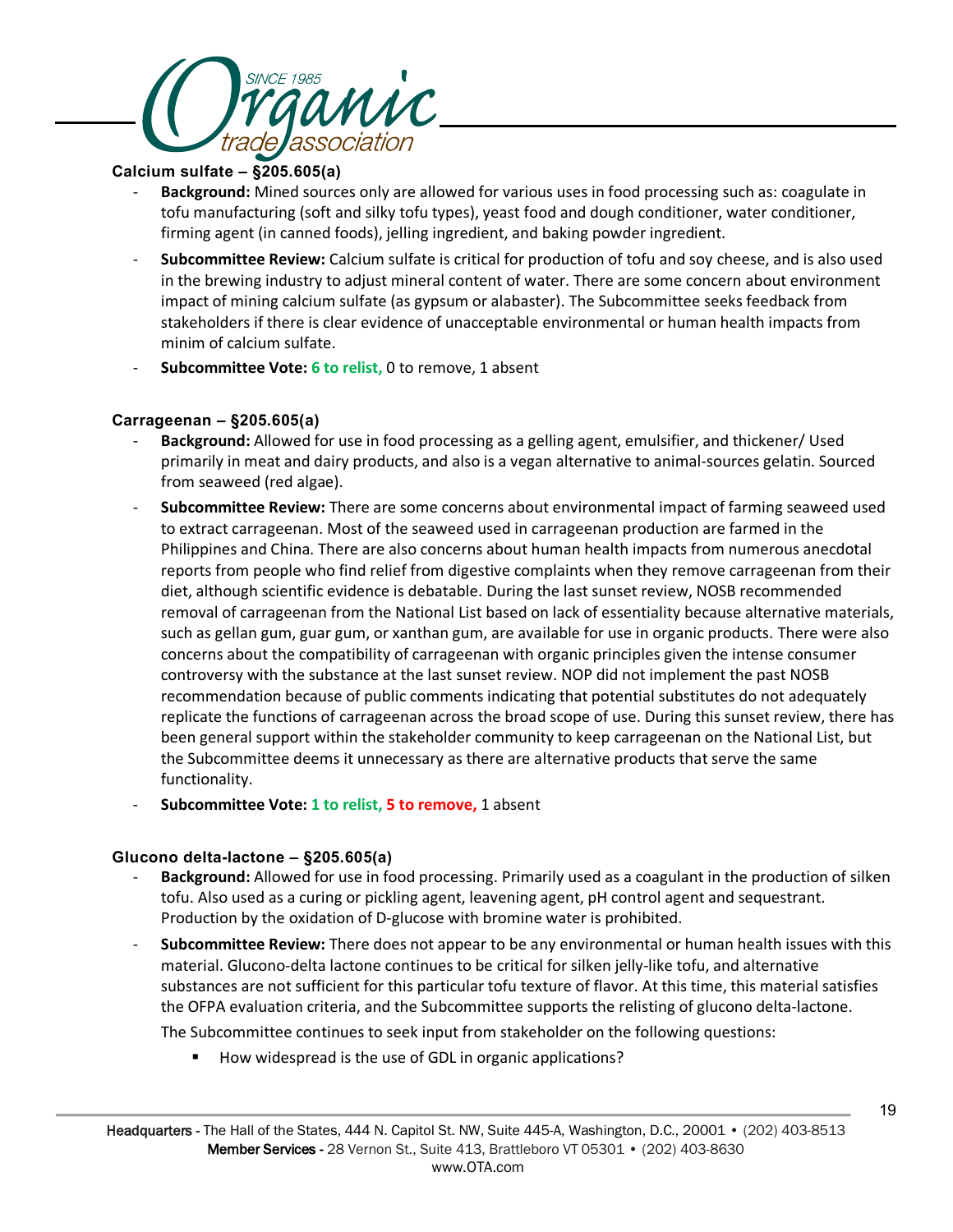

- Is there evidence that GDL being used in organic applications may derive from genetic modification of any kind?
- Have alternatives to GDL emerged in recent years that deliver the same product quality and functionality?
- Is the lack of International acceptance significant?
- How is organic silken tofu produced in the EU, Japan, etc. without the use of GDL?
- **Subcommittee Vote: 5 to relist,** 0 to remove, 2 absent

## **Tartaric acid – §205.605(a)**

- **Background:** Nonsynthetic forms of tartaric acid are isolated from the undesirable wastes created during the winemaking process (grape pomace, etc.), which naturally contain a significant amount of tartaric acid. Includes tartaric acid and its salts (i.e. potassium acid tartrate, sodium potassium tartrate acid). Allowed for various uses in food processing including as an acidulant, pH control agent, preservative, emulsifier, chelating agent, flavor enhancer and modifier, stabilizer, anti-caking agent, and firming agent. Used in the preparation of baked goods and confectionaries, dairy products, edible oils and fats, tinned fruits and vegetables, seafood products, meat and poultry products, juice beverages and soft drinks, sugar preserves, chewing gum, cocoa powder, and alcoholic drinks.
- **Subcommittee Review:** Due to low impacts on human health and the environment and the advantageous qualities that tartaric acid lends to baked goods, wines, and other organic products, the Subcommittee supports relisting. There is a question of whether tartaric acid can be made from organic wine in the future as the organic wine market continues to grow. The Subcommittee encourages the inclusion of an analysis of the availability of tartaric acid from organic grapes during the next sunset review, and also encourages the organic wine industry to move towards production of tartaric acid from organic grapes.
- **Subcommittee Vote: 5 to relist,** 0 to remove, 2 absent

### **Cellulose – §205.605(b)**

- **Background:** Allowed for use in regenerative casings (peelable/non-edible hot dog and sausage casings). Powdered cellulose is allowed for use as an anti-caking agent (e.g. for use in shredded cheese) and filtering aid (e.g. for filtration of juices). Non-chlorine bleached only. Microcrystalline cellulose is prohibited. Most commercially available powdered cellulose is produced from wood pulp or other plant sources, e.g., corn cobs, soybean hulls, oat hulls, rice hulls, sugar beet pulp, etc. Some forms of cellulose might use ancillaries listed in the chart below.

| <b>Functional Class</b>                            | <b>Ancillary Substance Name</b>               |
|----------------------------------------------------|-----------------------------------------------|
| Carriers and fillers, agricultural or nonsynthetic | Potato starch, dextrose                       |
| Carriers and fillers, synthetic                    | Propylene glycol                              |
| Preservatives                                      | Polysorbate 80, enzymes                       |
| Binder/Plasticizer                                 | Lecithin, propylene glycol, mineral oil       |
| Anti-caking & anti-stick agents                    | Mineral oil, animal oil, vegetable oil, resin |
| Releasing agents                                   | Mineral oil                                   |

- **Subcommittee Review:** Cellulose remains essential to organic handling for a few products. There are some concerns about environmental impacts from sourcing and manufacturing cellulose. Overall, there continues to be support for relisting cellulose.
- **Subcommittee Vote: 6 to relist,** 0 to remove, 1 absent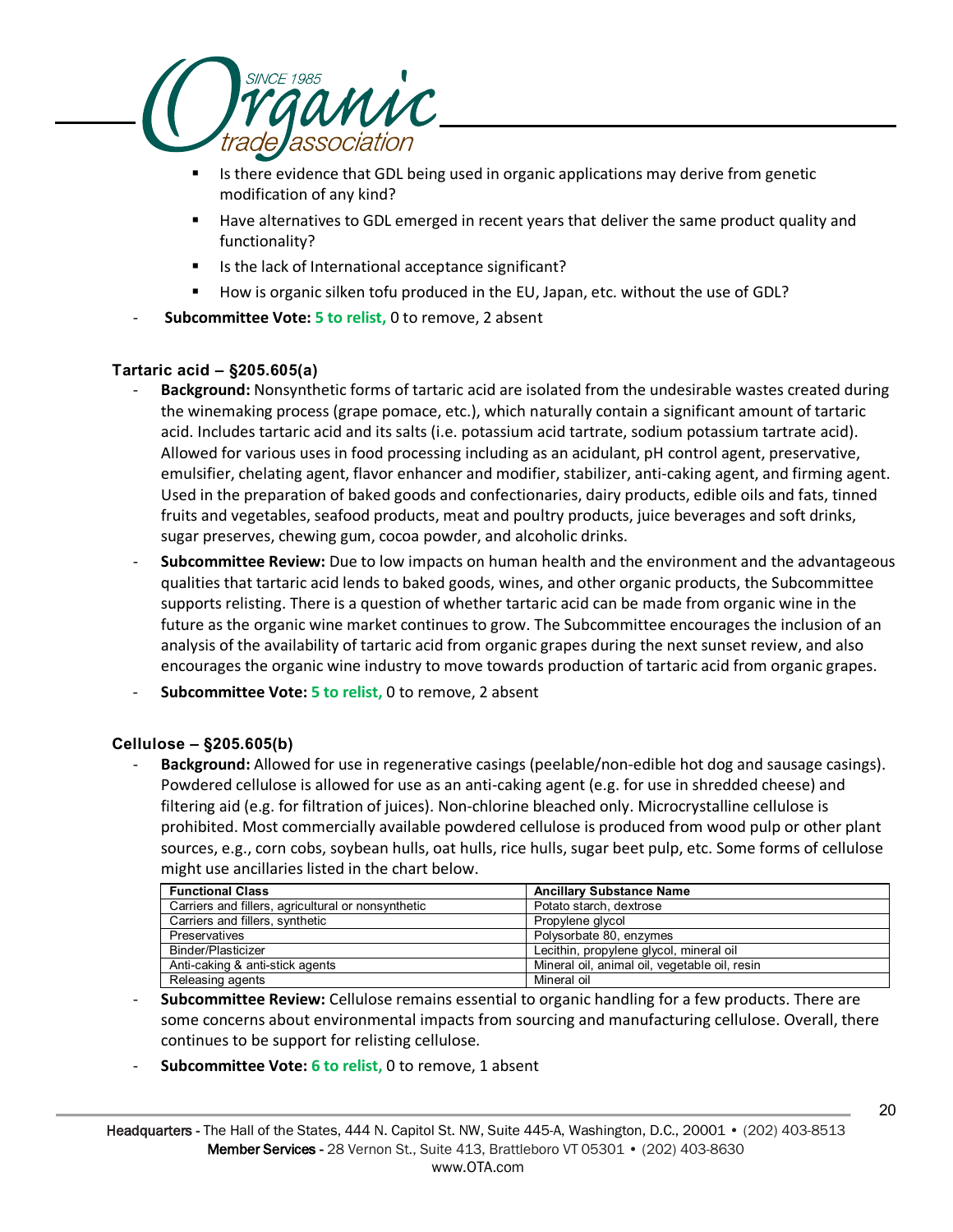

### **Chlorine materials – §205.605(b)**

- **Background:** Includes: Calcium hypochlorite, Chlorine dioxide, Hypochlorous acid, Sodium hypochlorite. Allowed for use in disinfecting and sanitizing food contact surfaces, equipment and facilities may be used up to maximum labeled rates. Chlorine materials in water used in direct crop or food contact are permitted at levels approved by the FDA or EPA for such purpose, provided the use is followed by a rinse with potable water at or below the maximum residual disinfectant limit for the chlorine material under the Safe Drinking Water Act. Chlorine in water used as an ingredient in organic food handling must not exceed the maximum residual disinfectant limit for the chlorine material under the Safe Drinking Water Act.
- **Subcommittee Review:** The Subcommittee acknowledges that chlorine materials have been judged essential to ensure food safety and to comply with food-safety regulations under the Food Safety Modernization Act and generally support continued listing of chlorine materials. The Subcommittee also supports research priorities that investigate alternatives to chlorine compounds and encourages the use of alternative, less toxic materials, when their use can meet strict food safety standards.
- **Subcommittee Vote: 6 to relist,** 0 to remove, 1 absent (Note: Subcommittee voted separately on each of the 4 chlorine materials and all resulted in 6-0-1 subcommittee vote).

### **Potassium hydroxide – §205.605(b)**

- **Background:** Allowed for various uses in food processing including as a pH adjuster, cleaning agent, stabilizer, thickener, and poultry scald agent. Prohibited for use in lye peeling of fruits and vegetables.
- **Subcommittee Review:** Potassium hydroxide is needed for pH adjustment and potassium fortification, and there are no management practices that would eliminate the need for this potassium hydroxide, and there are differences in solubility as compared to possible alternatives. There are some environmental and human health concerns related to corrosivity of potassium hydroxide and the disposal of large amounts of water with soluble potassium and alkali ions. While the Subcommittee recognizes these concerns, the removal of this material would be disruptive to organic handlers and at this point in time it is still essential for organic handling.
- **Subcommittee Vote: 5 to relist, 0 to remove, 2 absent**

### **Potassium lactate – §205.605(b)**

- **Background:** Allowed for use as an antimicrobial agent and pH regulator only. Potassium lactate has been allowed for use in organic processing since 2004 although it was not added to the National List until 2019 due to procedural issues.
- **Subcommittee Review:** Potassium lactate is widely used and the Subcommittee supports relisting. There are certain uses such as "low sodium" meat alternatives that require potassium lactate specifically.
- **Subcommittee Vote: 7 to relist,** 0 to remove

## **Silicon dioxide – §205.605(b)**

- **Background:** Allowed for use as a defoamer. Allowed for other uses when organic rice hulls are not commercially available in the appropriate quality, quantity, and form. Other uses may include: anticaking agent, stabilizer in beer production, adsorbent in tableted foods, or a carrier.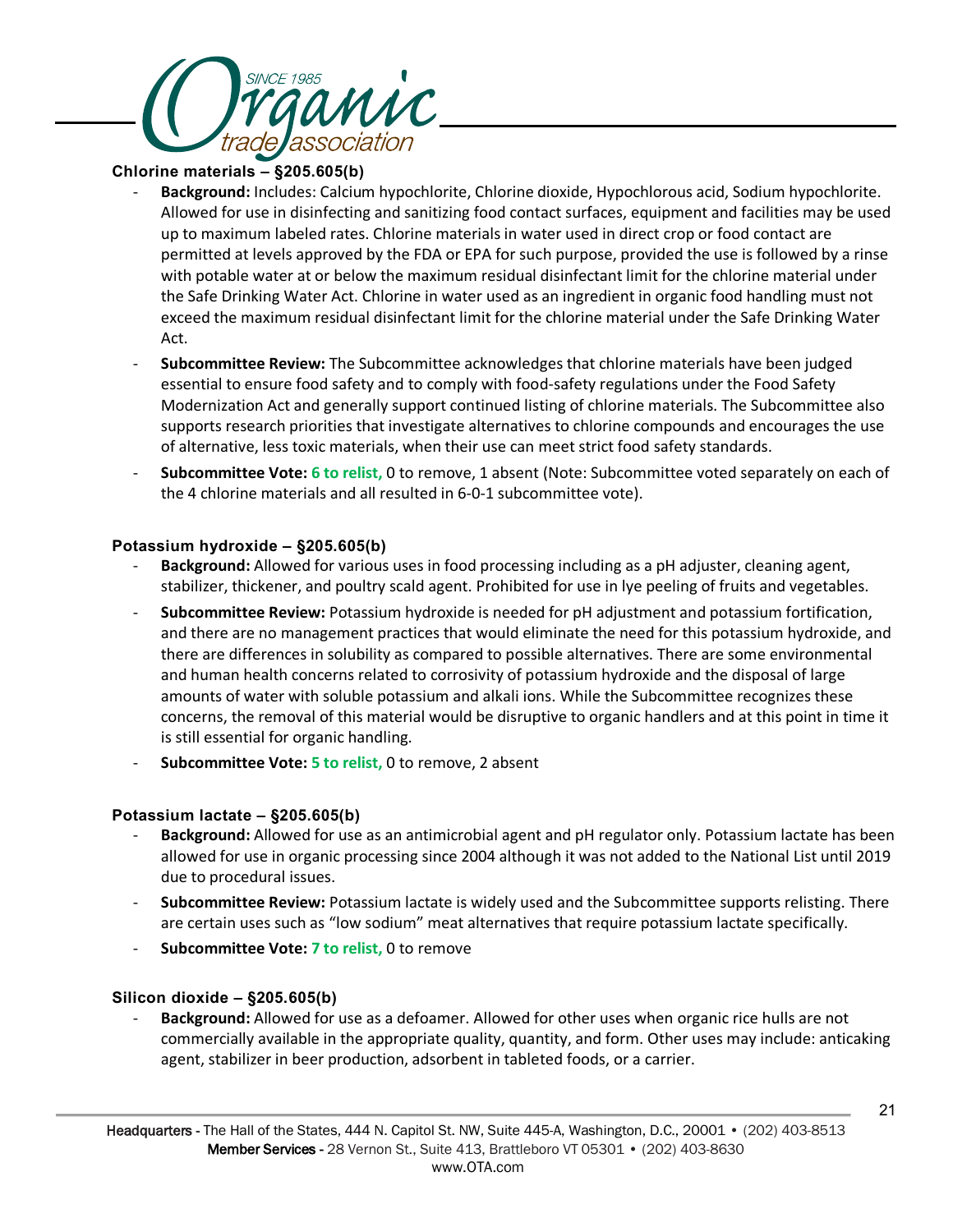

- **Subcommittee Review:** Public comments noted that alternatives, such as organic rice hulls, are not able to be used to achieve suitable functionality in all applications. The subcommittee supports relisting.
- **Subcommittee Vote: 6 to relist,** 0 to remove, 1 absent

### **Sodium lactate – §205.605(b)**

- **Background:** Allowed for use as an antimicrobial agent and pH regulator only. Sodium lactate has been allowed for use in organic processing since 2004 although it was not added to the National List until 2019 due to procedural issues.
- **Subcommittee Review:** Sodium lactate is widely used and the Subcommittee supports relisting.
- **Subcommittee Vote: 7 to relist,** 0 to remove

# **LIVESTOCK SUBCOMMITTEE**

## **Livestock 2023 Sunset Review**

• **BACKGROUND:** NOSB is reviewing whether to continue the allowance of several substances currently included on the National List of Allowed and Prohibited Substances to determine whether the substances should continue to be listed or should be relisted or removed from the list. These substances are undergoing Sunset Review this year in advance of their sunset date in 2023. These inputs may not be renewed if new information indicates they are harmful to human health or the environment, are not necessary because natural or organic alternatives are available, and/or are incompatible with organic production.

Public comments should clearly indicate the commenter's position on the allowance or prohibition of the substance and explain the reasons for the position. Comments should focus on providing relevant new information about a substance since its last NOSB review, including research or data that may inform NOSB's determination (e.g., scientific, environmental, manufacturing, industry impact information, etc.). Comments should also address the continuing need for the substance, and if there are viable alternatives such as: alternative management practices or natural substances that would eliminate the need for the specific substance; other substances that are nonsynthetic or are on the National List that are better alternatives, which could eliminate the need for this specific substance. Comments should address when alternatives have a function and effect equivalent to or better than the substance under review.

Please complete [OTA's Sunset Surveys](https://ota.com/advocacy/organic-standards/national-organic-standards-board/nosb-spring-2021-meeting) to provide information about the necessity of these inputs.

Read the full proposals in the **NOSB Meeting Packet** (p. 155-180)

## **Activated charcoal – §205.603(a)(6)**

- **Background:** Allowed only from vegetative sources (e.g. hardwoods, grain hulls, corn cobs). The material undergoes pyrolysis at a very high heat and the resulting charcoal may activated using chemicals under pressure and heat, or by steam or oxygenated gas. Activated charcoal is used in livestock production as an antidote to poisons and other toxic substances and for removing various mycotoxins. It acts as a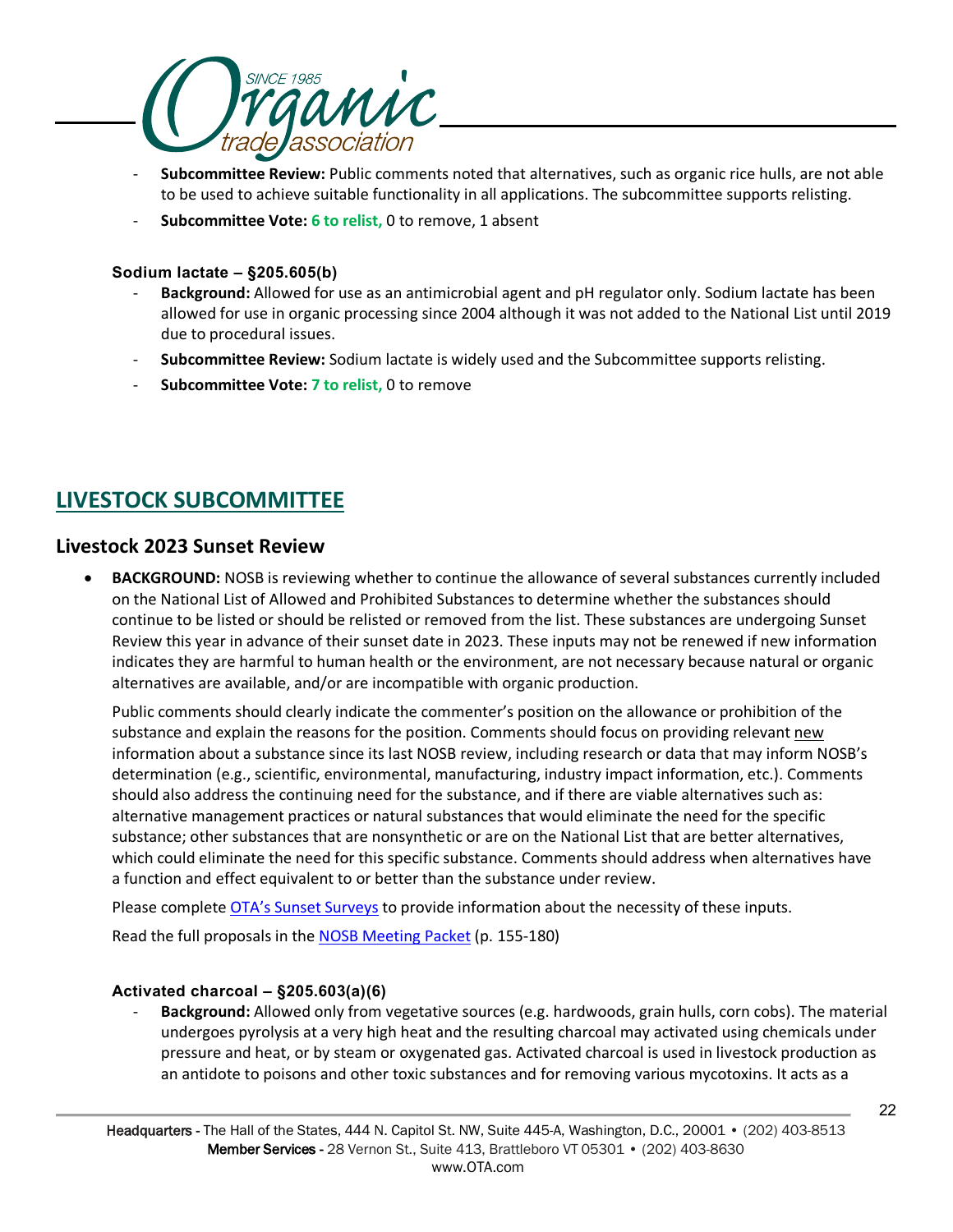

detoxifier to cure upset stomachs in livestock that have ingested mold or something unknown which is causing upset or to be off feed. Has been allowed in organic livestock production since 2019.

- **Subcommittee Review:** The use of activated charcoal can reduce or prevent livestock distress and death. It is used infrequently in relatively small amounts and has little environmental impact.
- **Subcommittee Vote: 3 to relist,** 0 to remove, 2 absent

## **Calcium borogluconate – §205.603(a)(7)**

- **Background:** Allowed only for treatment of milk fever in cattle, sheep, and goats. Milk fever is the result of metabolic stress occurring only at or near parturition (giving birth). Calcium borogluconate is an electrolyte that was added to the National List in 2019 separately from the existing listing of electrolytes on the National List. NOP has clarified that this substance is not in conflict with FDA regulations.
- **Subcommittee Review:** The substance provides relief from unnecessary animal suffering, it is compatible with a sustainable system of agriculture.
- **Subcommittee Vote: 3 to relist,** 0 to remove, 2 absent

## **Calcium propionate – §205.603(a)(8)**

- **Background:** Allowed only for treatment of milk fever in cattle, sheep, and goats. Milk fever is the result of metabolic stress occurring only at or near parturition (giving birth). Calcium propionate is an electrolyte that was added to the National List in 2019 separately from the existing listing of electrolytes on the National List. NOP has clarified that this substance is not in conflict with FDA regulations.
- **Subcommittee Review:** A majority of livestock dairy producers, veterinarians, and the organic industry at large stated it was an essential treatment for milk fever.
- **Subcommittee Vote: 4 to relist,** 0 to remove, 1 absent

### **Chlorine materials – §205.603(a)(10)**

- Background: Includes: Calcium hypochlorite, Chlorine dioxide, Hypochlorous acid, Sodium hypochlorite. Allowed for disinfecting and sanitizing facilities and equipment. Residual chlorine levels in the water shall not exceed the maximum residual disinfectant limit under the Safe Drinking Water Act.
- **Subcommittee Review:** The Subcommittee acknowledges that chlorine materials are an essential part for maintaining hygiene in livestock facilities and generally supports continued listing of chlorine materials. The Subcommittee supports research priorities that investigate alternatives to chlorine compounds and encourages the use of alternative, less toxic materials, when their use can meet strict food safety standards.
- **Subcommittee Vote: 4 to relist,** 0 to remove, 1 absent

### **Kaolin pectin – §205.603(a)(17)**

- **Background:** Allowed for use as an adsorbent, antidiarrheal, and gut protectant. It is made from made from aluminum silicate dust (Kaolin) and pectin from plant material. Has been allowed in organic livestock production since 2019.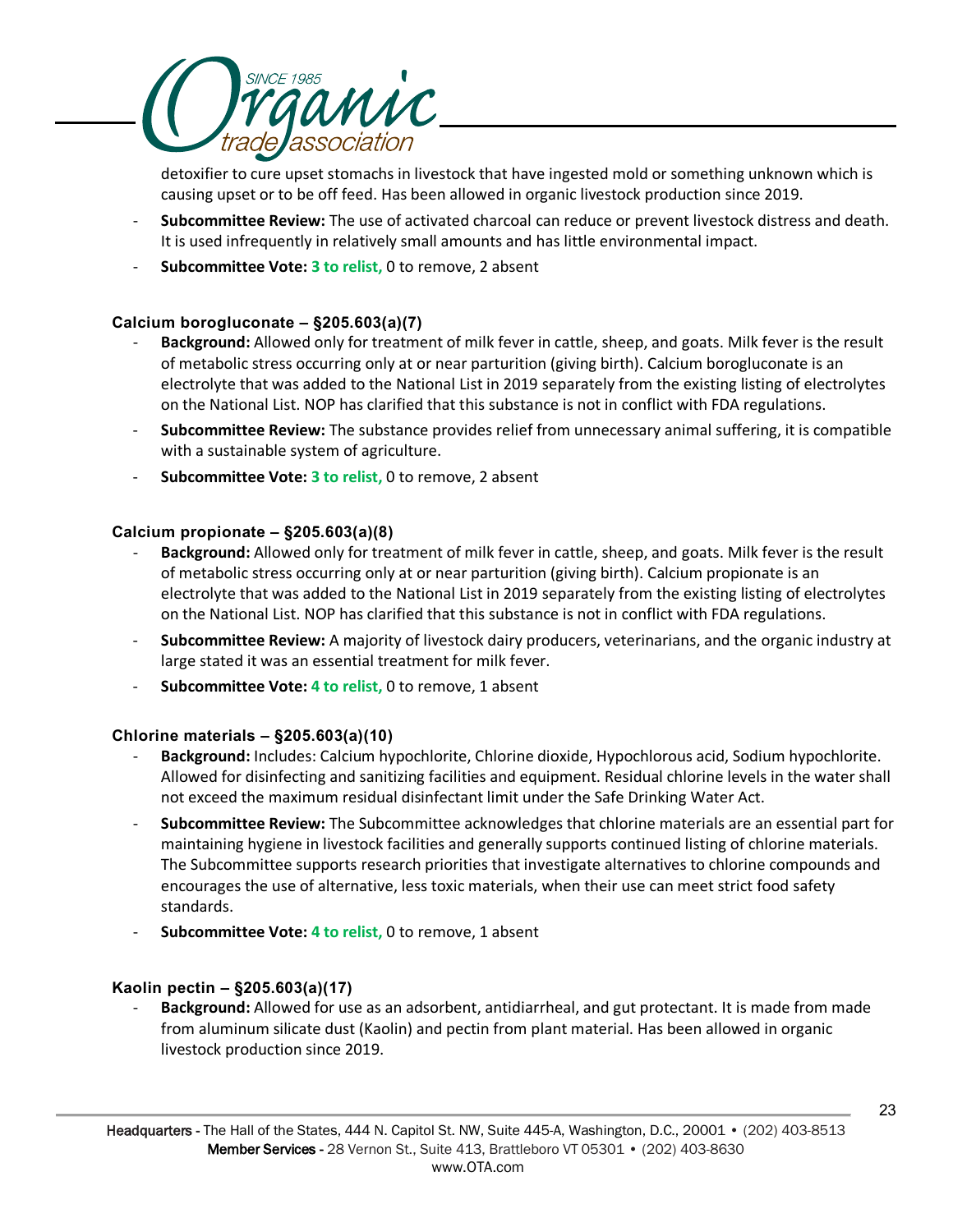

- **Subcommittee Review:** It is a vital tool used for gastrointestinal disorders in livestock production. Kaolin pectin does not seem to be overused, but rather being used on an as-needed basis.
- Subcommittee Vote: 4 to relist, 0 to remove, 1 absent

## **Mineral oil – §205.603(a)(20)**

- **Background:** Allowed for treatment of intestinal compaction. It is administered internally to lubricate the intestinal tract and dislodge intestinal obstructions in cattle and other ruminants. Prohibited for use as a dust suppressant.
- **Subcommittee Review:** Commenters stated that mineral oil is used infrequency but when it is needed, there is no alternative that is sufficient because natural oils do not work, as they get digested and do not move or break up the compaction. If the material were prohibited, there would be huge negative effects on cow health.
- **Subcommittee Vote: 3 to relist, 0 to remove, 2 absent**

## **Nutritive supplements – §205.603(a)(21)**

- Background: Includes injectable supplements of trace minerals, vitamins, and electrolytes per §205.603, with excipients per §205.603(f). Must be used in accordance with FDA and restricted to use by or on the order of a licensed veterinarian.
- **Subcommittee Review:** Injectable forms of vitamins and minerals, allowed strictly on an as-needed basis, provide valuable support to an animal's immune system and work to assist livestock health, well-being, and animal welfare. With the prohibition of the use of antibiotics in certified organic livestock, farmers and veterinarians need as many of the remaining tools as possible to prioritize animal health. Commenters agreed that the removal of nutritive supplements would hobble organic livestock producers' ability to effectively manage their stock and provide the best care in acute illness scenarios.
- **Subcommittee Vote: 4 to relist,** 0 to remove, 1 absent

### **Propylene glycol – §205.603(a)(27)**

- Background: Allowed for use only for treatment of ketosis in ruminants. Ketosis is a metabolic disease that can result from energy imbalance in early lactation. Has been allowed in organic livestock production since 2019.
- **Subcommittee Review:** Dairy producers and veterinarians see propylene glycol as the gold standard for treatment of ketosis in ruminants. In the treatment of ketosis, propylene glycol is used in small volumes and presents a very low risk for environmental contamination. There are some concerns about the concerns about environmental impacts from manufacturing propylene glycol. The Subcommittee has determined that the limited use of the substance as a medical treatment for ketosis is necessary and recommends relisting.
- Subcommittee Vote: 4 to relist, 0 to remove, 1 absent

## **Acidified sodium chlorite – §205.603(a)(28) & (b)(9)**

- **Background:** Allowed for use only as a disinfecting pre-milking and post-milking teat dip for the purpose of preventing mastitis. Acidified sodium chlorite solutions are made by mixing an aqueous solution of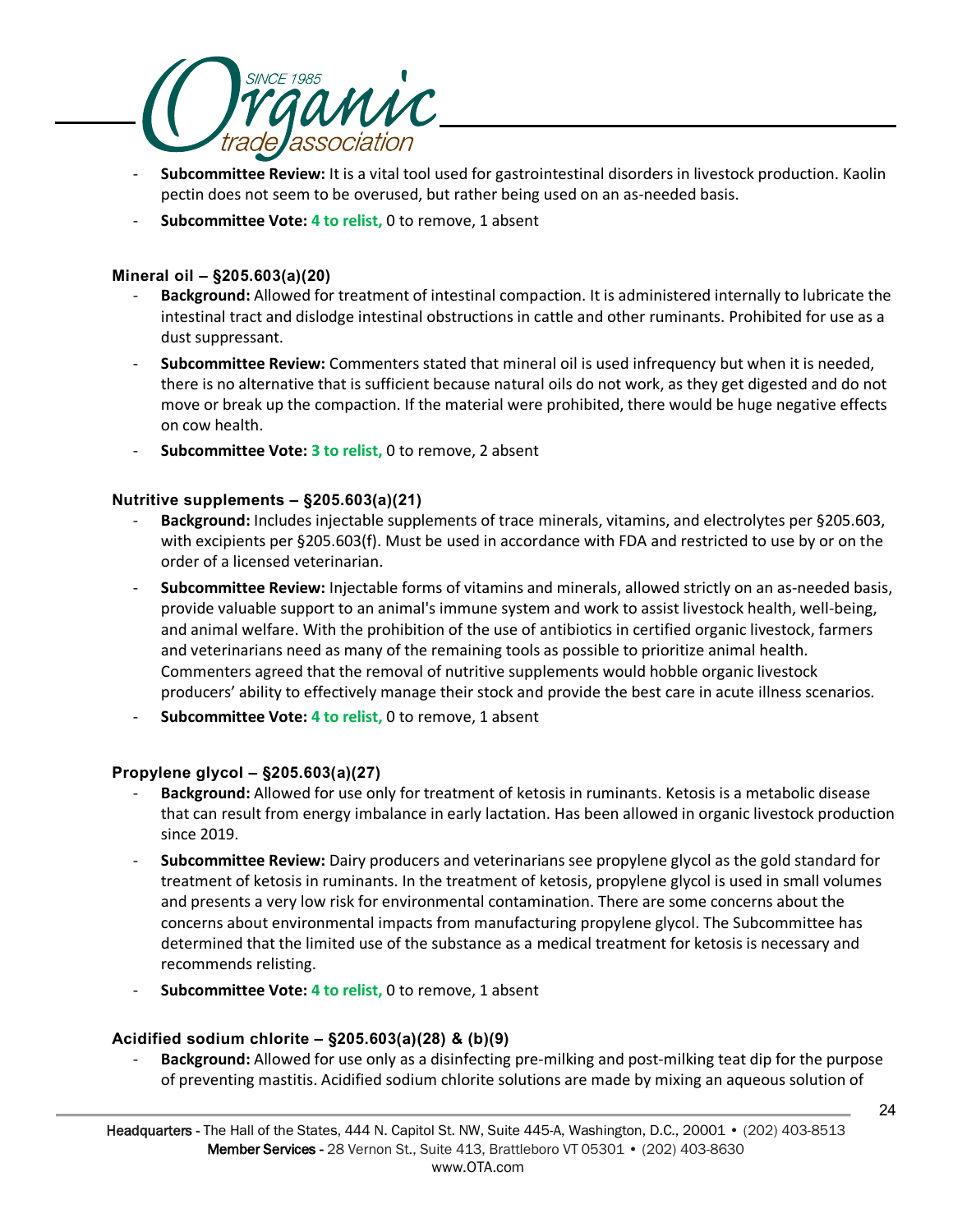

sodium chlorite with a food-grade acid, such as citric acid. Has been allowed as a teat dip since 2019. At §205.603(a) Sodium chlorite is allowed as a pre-milking sanitizer while at §205.603(b) it is used for postmilking as a preventative topical treatment.

- **Subcommittee Review:** Acidified sodium chlorite satisfies the OFPA criteria related to impact on humans and the environment and is compatible with organic agriculture. Acidified sodium chlorite breaks down in the environment to water and salt and is more benign than other teat dip materials currently listed on the National List. The use of pre-milking and post-milking teat dips is a normal practice and may be the most critical factor in preventing mastitis.
- **Subcommittee Vote: 3 to relist,** 0 to remove, 2 absent

## **Zinc sulfate – §205.603(b)(11)**

- **Background:** Allowed only for use in hoof and foot treatments for the control of foot rot in dairy cattle, sheep, and goats. Has been allowed since 2019.
- **Subcommittee Review:** The amount of zinc sulfate used for foot rot control is a small proportion of its total use. Zinc sulfate is considered less environmentally damaging than copper sulfate, which is on the National List for the same use. Copper compounds are toxic to sheep and goats, so the presence of zinc sulfate on the National List allows for its use for these species as an alternative to copper sulfate.
- **Subcommittee Vote: 3 to relist,** 0 to remove, 2 absent

## **MATERIALS SUBCOMMITTEE**

## **Research Priorities 2021 (PROPOSAL)**

- **BACKGROUND:** Since adopting its Research Priorities Framework in 2012, NOSB has presented an annual list of research priorities for organic food and agriculture. The priorities are proposed by NOSB's Livestock, Crops, Handling, and Materials/GMO Subcommittees and are revisited and updated each year to ensure accurate reflection of existing need for new knowledge.
- **PROPOSAL:** The Materials Subcommittee presents the following list of research priorities. The [NOSB Meeting](https://www.ams.usda.gov/sites/default/files/media/NOSBProposals%26DDsOctober2021acc.pdf)  [Packet](https://www.ams.usda.gov/sites/default/files/media/NOSBProposals%26DDsOctober2021acc.pdf) (p. 181-191) contains full descriptions of each research priority.

### *Livestock*

- 1. Determine the efficiency of natural parasiticides and methodologies, including but not limited to, nutritional programs, use of herbs, essential oils, homeopathic remedies, Diatomaceous Earth, and the genetic pool of laying hens in controlling *A. galli* and *H. gallinarum* in laying and replacement chickens intended to become hens.
- 2. Evaluate natural alternatives to DL-Methionine in a system approach for organic poultry feed program.
- 3. Evaluate ways to prevent and manage parasites in livestock, examining breeds, geographical differences, alternative treatments, and pasture species.
- 4. Research and develop livestock breeding programs resulting in livestock that are adapted to outdoor life and living vegetation.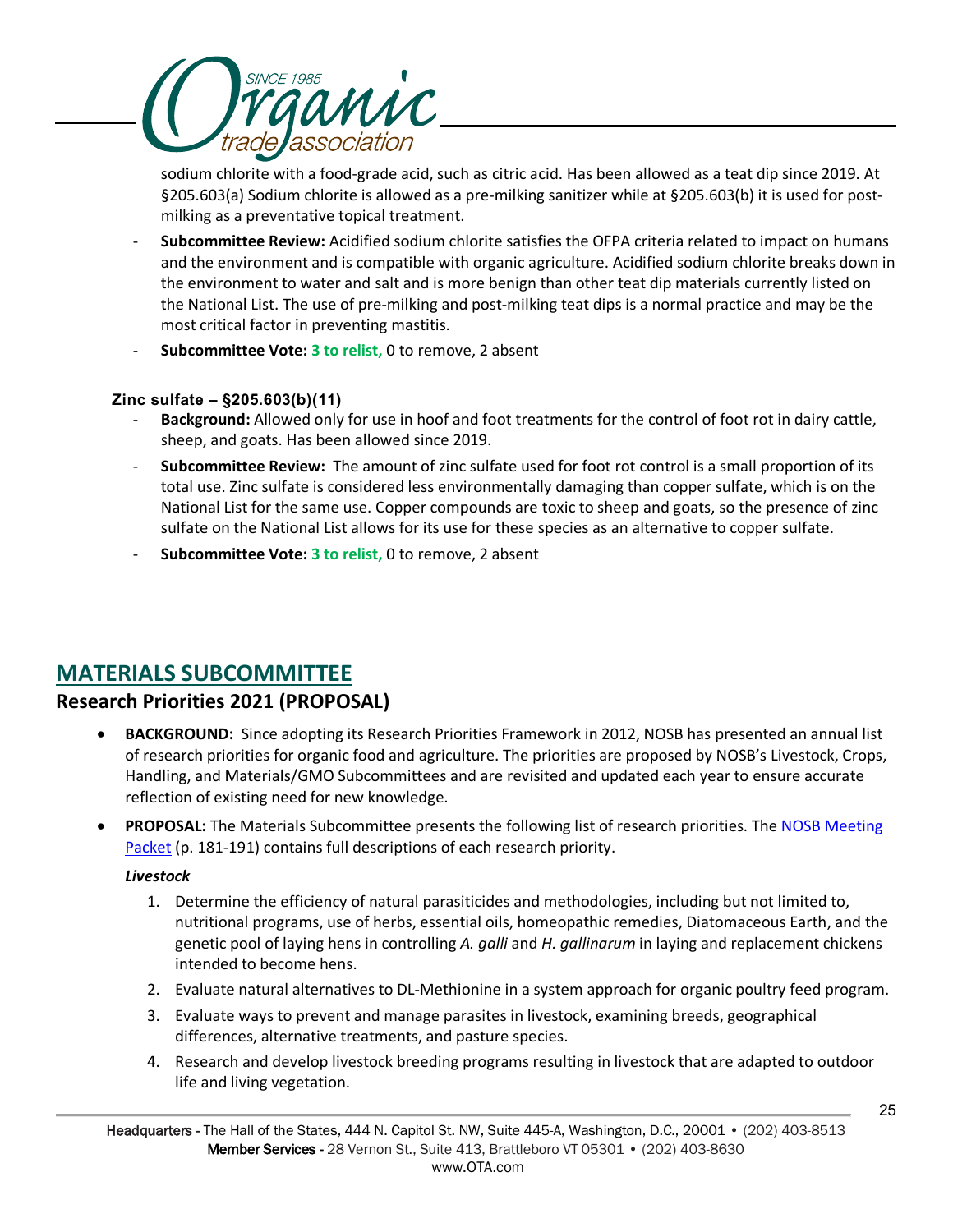

## *Crops*

- 1. Examination of decomposition rates, the effects of residues on soil biology, and the factors that affect the breakdown of biodegradable bio-based mulch film.
- 2. Conduct whole farm ecosystem service assessments to determine the economic, social, and environmental impact of farming systems choices.
- 3. Organic no-till practices for diverse climates, crops, and soil types.
- 4. Develop cover cropping practices that come closer to meeting the annual fertility demands of commonly grown organic crops.
- 5. Development of systems-based plant disease management strategies are needed to address existing and emerging plant disease threats.
- 6. The demand for organic nursery stock far exceeds the supply. Research is needed to identify the barriers to expanding this market, then develop and assess organic methods for meeting the growing demand for organically grown nursery stock.
- 7. Strategies for the prevention, management, and control of invasive insects and weeds.
- 8. Factors impacting organic crop nutrition, and organic/conventional nutrition comparisons.
- 9. Side-by-side trials of organic synthetic materials, natural materials, and cultural methods, with a request for collaboration with the IR4 project.
- 10. Impartial evaluation of microbial inoculants, soil conditioners, and other amendments is needed as there is little objective evidence upon which to assess their contribution to soil health.
- 11. More research, extension, and education are needed to fully understand the relationship between onfarm biodiversity and pathogen presence and abundance.
- 12. Elucidate practices that reduce greenhouse gas emissions and that contribute to farming systems resilience in the face of climate change.

### *Food Handling & Processing*

- 1. Evaluation of alternatives to chlorine materials in processing: impact mitigation, best management practices, and potential for chlorine absorption by produce.
- 2. Suitable alternatives to BPA (Bisphenol-A) for linings of cans used for various products.
- 3. Chlorine sanitizers pose potential occupational health risks in food handling and processing environments. Given anecdotal reports of health problems associated with exposure to chlorine sanitizers by food workers, the Handling Subcommittee recommends additional research, including monitoring for chlorine breakdown products, chlorine gas, and chloroform in organically certified food handling and processing facilities to quantify worker exposures and health risks.

### *Coexistence with GE and Organic Crops*

- 1. Outcome of genetically engineered (GMO/GE) material in organic compost.
- 2. Evaluation of public germplasm collections of at-risk crops for the presence of GE traits, and ways to mitigate small amounts of unwanted genetic material in breeding lines.
- 3. Develop, then implement, methods of assessing the genetic integrity of crops at risk to quantify the current state of the organic and conventionally produced non-GMO seed.
- 4. Techniques for preventing adventitious presence of GE material in organic crops, and evaluation of the effectiveness of current prevention strategies.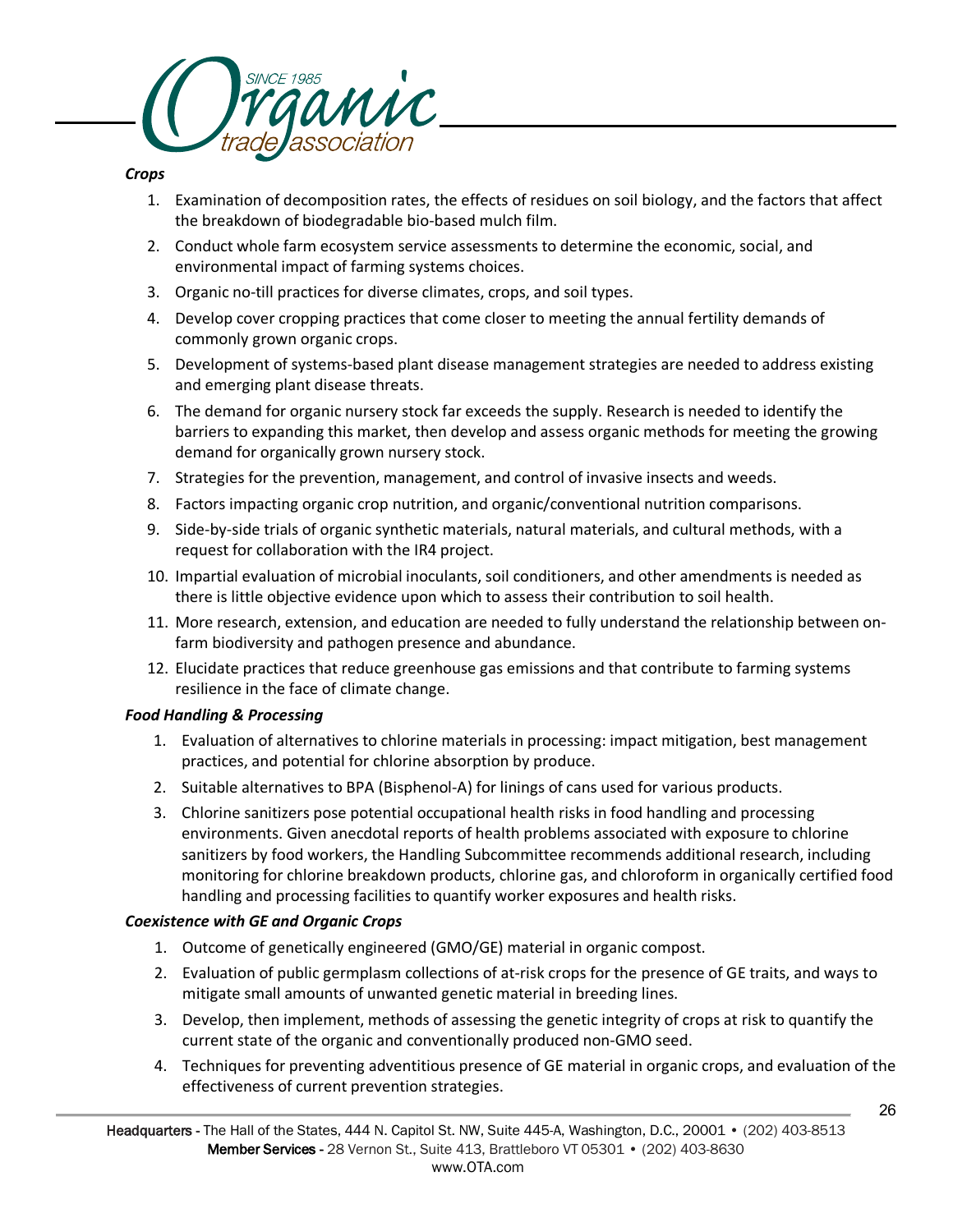

5. Testing for fraud by developing and implementing new technologies and practices.

### *General*

- 1. Examination of the factors influencing access to organically produced foods.
- 2. Production and yield barriers to transitioning to organic production to help growers successfully complete the transition.
- **SUBCOMMITTEE VOTE:** Motion to adopt proposal: **6 Yes,** 0 No.

## **Excluded Methods Determinations (DISCUSSION)**

• **BACKGROUND:** The NOP regulations require that organic products must be produced and handled without the use of *excluded methods*, defined at §205.2: *"A variety of methods used to genetically modify organisms or influence their growth and development by means that are not possible under natural conditions or processes and are not considered compatible with organic production. Such methods include cell fusion, microencapsulation and macroencapsulation, and recombinant DNA technology (including gene deletion, gene doubling, introducing a foreign gene, and changing the positions of genes when achieved by recombinant DNA technology). Such methods do not include the use of traditional breeding, conjugation, fermentation, hybridization, in vitro fertilization, or tissue culture."*

In 2016, NOSB passed a [recommendation](https://www.ams.usda.gov/sites/default/files/media/MSExcludedMethods.pdf) that would establish guidance for interpreting the excluded methods provision of the organic regulations. The recommendation includes definitions, principles, criteria that help address the increased diversity in types of genetic manipulations performed on seed, livestock and other inputs used in agriculture. The criteria that NOSB uses to evaluate individual technologies are:

- 1. The genome is respected as an indivisible entity and technical/physical insertion, deletions, or rearrangements in the genome is refrained from (e.g. through transmission of isolated DNA, RNA, or proteins). *In vitro* nucleic acid techniques are considered to be invasion into the plant genome.
- 2. The ability of a variety to reproduce in species-specific manner has to be maintained and genetic use restriction technologies are refrained from (e.g. Terminator technology).
- 3. Novel proteins and other molecules produced from modern biotechnology must be prevented from being introduced into the agro-ecosystem and into the organic food supply.
- 4. The exchange of genetic resources is encouraged. In order to ensure farmers have a legal avenue to save seed and plant breeders have access to germplasm for research and developing new varieties, the application of restrictive intellectual property protection (e.g., utility patents and licensing agreements that restrict such uses to living organisms, their metabolites, gene sequences or breeding processes are refrained from.

Subsequent recommendations identify specific technologies and whether they are prohibited under the existing regulatory definition of excluded methods. The [2016 recommendation](https://www.ams.usda.gov/sites/default/files/media/MSExcludedMethods.pdf) identified these prohibited methods: Targeted genetic modification including CRISPR; Gene silencing; Accelerated plant breeding techniques; Synthetic biology; Cloned animals and offspring; Plastid Formation. And it also identified Marker assisted selection and Transduction as allowed. The 2017 recommendation identifies cisgenesis, intragenesis, and agroinfiltration as prohibited under the regulatory definition of excluded methods. The [2018 recommendation](https://www.ams.usda.gov/sites/default/files/media/MSExcludedMethodsRecOct2018.pdf) identifies embryo rescue in plants as not prohibited under the regulatory definition of excluded method. The [Spring 2019 recommendation](https://www.ams.usda.gov/sites/default/files/media/MSExcludedMethodsApr2019FinalRec.pdf) identifies transposons developed via use of in-vitro nucleic acid techniques as prohibited under the regulatory definition of excluded methods. This recommendation also clarifies definitions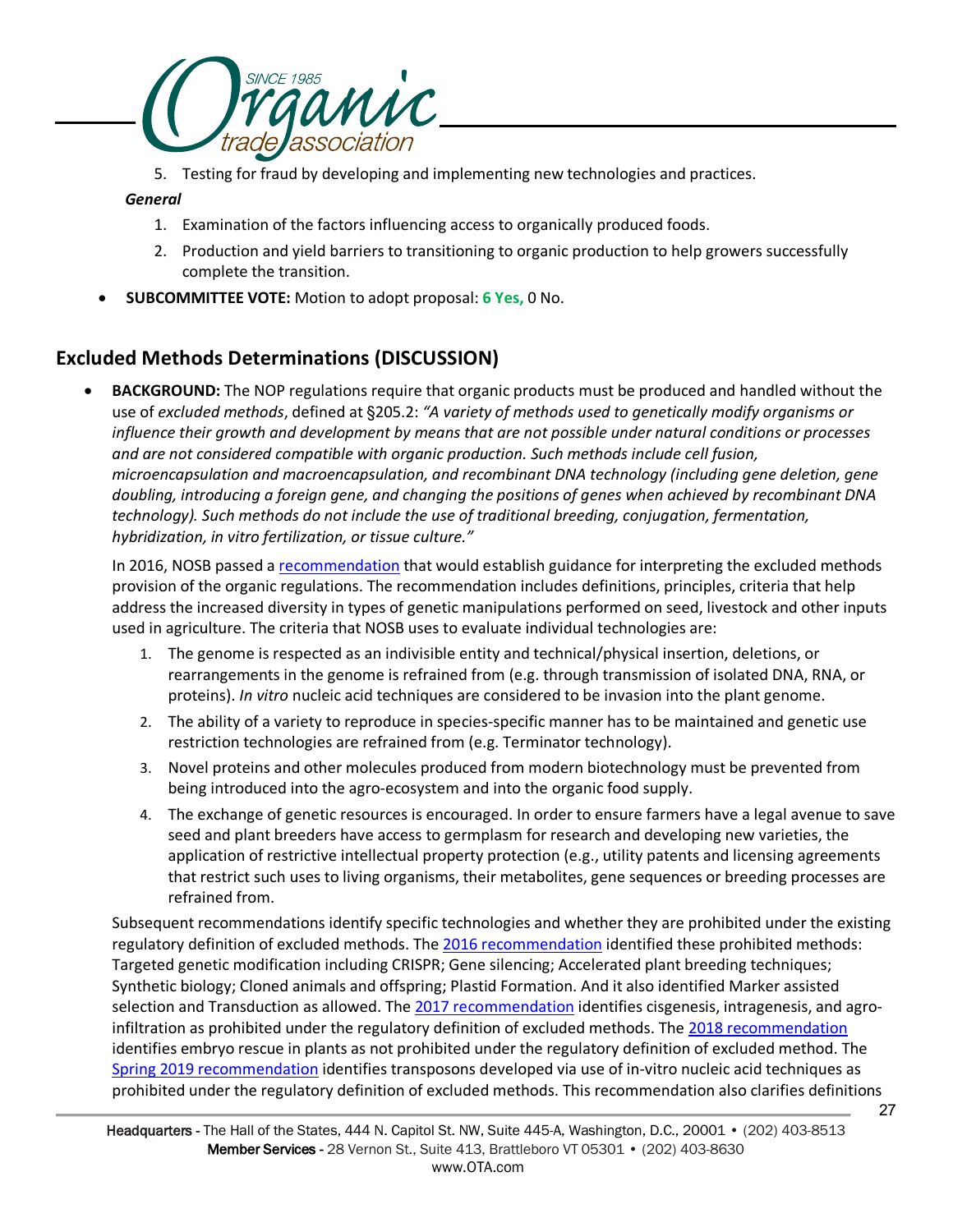

of cisgenesis and intragenesis. Th[e Fall 2019 recommendation](https://www.ams.usda.gov/sites/default/files/media/MSExcludedMethodsInducedMutagenesis.pdf) identified induced mutagenesis as prohibited under the regulatory definition of excluded methods, and allows embryo transfer in livestock (not prohibited under the regulatory definition of excluded methods). Other technologies remain as "to be determined" (TBD) for future consideration by NOSB. In spring 2021, the Subcommittee presented a [discussion document](https://www.ams.usda.gov/sites/default/files/media/MSExcludedMethodsDeterminations.pdf) to reestablish the community's understanding of the rapidly expanding presence of biotechnology in the food system and to continue the NOSB's work on this topic.

- **DISCUSSION DOCUMENT:** The Materials Subcommittee is seeking feedback on seeking feedback on remaining TBD items, specifically cell fusion and protoplast fusion. In 2013, the NOP clarified its position on both techniques i[n Policy Memo 13-1](https://www.ams.usda.gov/sites/default/files/media/NOP-PM-13-1-CellFusion.pdf) allowing for both techniques to be used solely within taxonomic plant families. These technologies are also both included as "to be determined" (TBD) items in the NOSB Excluded Methods Determination list with the following notes:
	- o Cell Fusion with a Plant Family: "Subject of an NOP memo in 2013. The Crops Subcommittee will continue to explore the issue"
	- o Protoplast Fusion: "There are many ways to achieve protoplast fusion, and until the criteria about cell wall integrity are discussed and developed, these technologies cannot yet be evaluated"

The other TBD items are: TILLING (a type of mutagenesis that stands for "Targeted Induced Local Lesions in Genomes), Double Haploid Technology (DHT), Induced mutagenesis (developed through exposure to UV light, chemicals, irradiation, or other stress), and Transposons (Produced from chemicals, ultraviolet radiation, or other synthetic activities).

The Subcommittee is seeking answers to the following questions:

- **1. Should the NOSB prioritize developing additional criteria for excluded methods determinations before continuing to work on the remaining TBD list techniques?**
- **2. Is Policy Memo 13-1 complete and applied consistently in organic systems, i.e., do cell fusion and protoplast fusion need to remain on the TBD list or can they be moved to the excluded method section with the notes that allowance is made for these techniques when employed within taxonomic plant families?**
- **3. As the NOSB makes excluded methods determinations on the remaining TBD list techniques, should this organic system include allowance for historical use and a time frame for phasing out excluded uses?**

Read the full discussion document in th[e NOSB Meeting Packet](https://www.ams.usda.gov/sites/default/files/media/NOSBProposals%26DDsOctober2021acc.pdf) (p. 193-199)

• **SUBCOMMITTEE VOTE:** Motion to adopt the discussion document: **5 Yes**, 0 No, 1 Absent